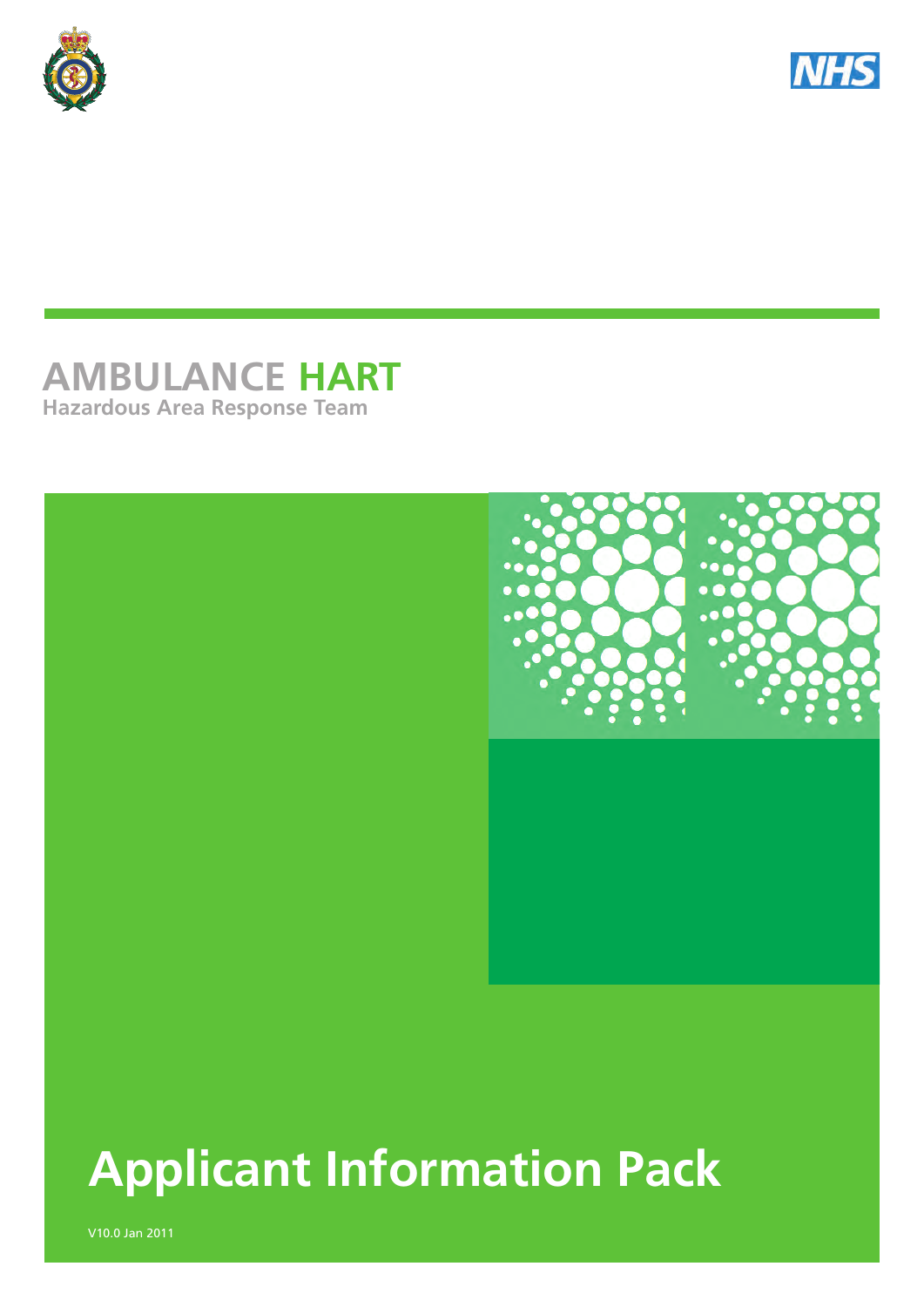#### Thank you for expressing an interest in joining the Hazardous Area Response Team (HART).

This pack has been put together to provide you with the necessary information to support you in:

- A. deciding whether to apply
- B. putting your application together
- C. helping you prepare for the selection process

Contained in this pack are the following:

- 1. Information about the selection process
	- 1.1 Advertising and self-assessment for the role
	- 1.2 Application and short listing
	- 1.3 Occupational health screening (OHS)
	- 1.4 Resilience & Capability Questionnaire (RCQ-S)
	- 1.5 Physical Competence Assessment (PCA)
	- 1.6 Competency Based Interview
- 2. The HART Core Competencies
- 3. Occupational Health Assessment Rationale
- 4. Eligibility Criteria
- 5. Details of the PCA
- 6. Self Assessment Form (SAQ)
- 7. Candidate Interview Preparation Aid
- 8. HART Training outline

You will receive the following separately:

a) Application Form

- b) Job description for HART Operative
- c) Person Specification for HART Operative
- d) Occupational Health Screening Form (OHS)
- e) Eyesight Test Form
- f) DVLA Group 2 Guidelines

#### KEY DATES:

Please record your key dates below, see your job advert/HR correspondence for details.

| Cut off date for return of applications (with OHS form and Eyesight form if it has<br>been possible to attend an Optician in this time)                                                                                                                 |
|---------------------------------------------------------------------------------------------------------------------------------------------------------------------------------------------------------------------------------------------------------|
| Date by which you need to have completed the online RCQ-S                                                                                                                                                                                               |
| Dates scheduled for Occupational Health Assessment (if you are short-listed you<br>will be asked to attend on one of these dates)                                                                                                                       |
| Dates scheduled for Physical Competence Assessment (if you are short-listed<br>and pass your OH assessment you will be asked to attend on one of these dates.<br>This may involve an overnight stay if you are scheduled to be assessed in the morning) |
| Dates scheduled for interviews                                                                                                                                                                                                                          |

2

**www.ambulancehart.org**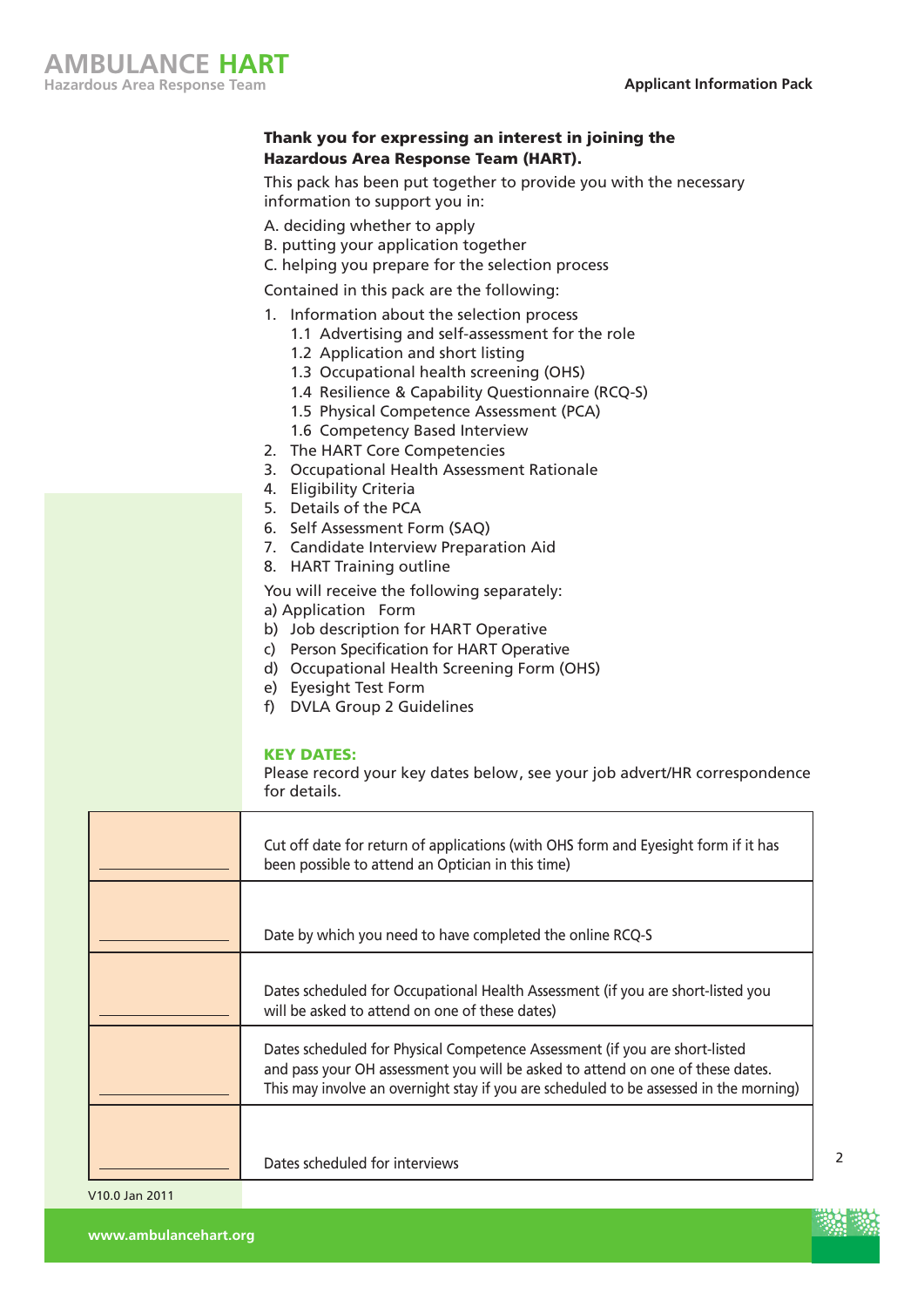nformation about the Information about the election Process Selection Process **A**

# **A** Ambulance HART Recruitment & Selection Process **Advert**

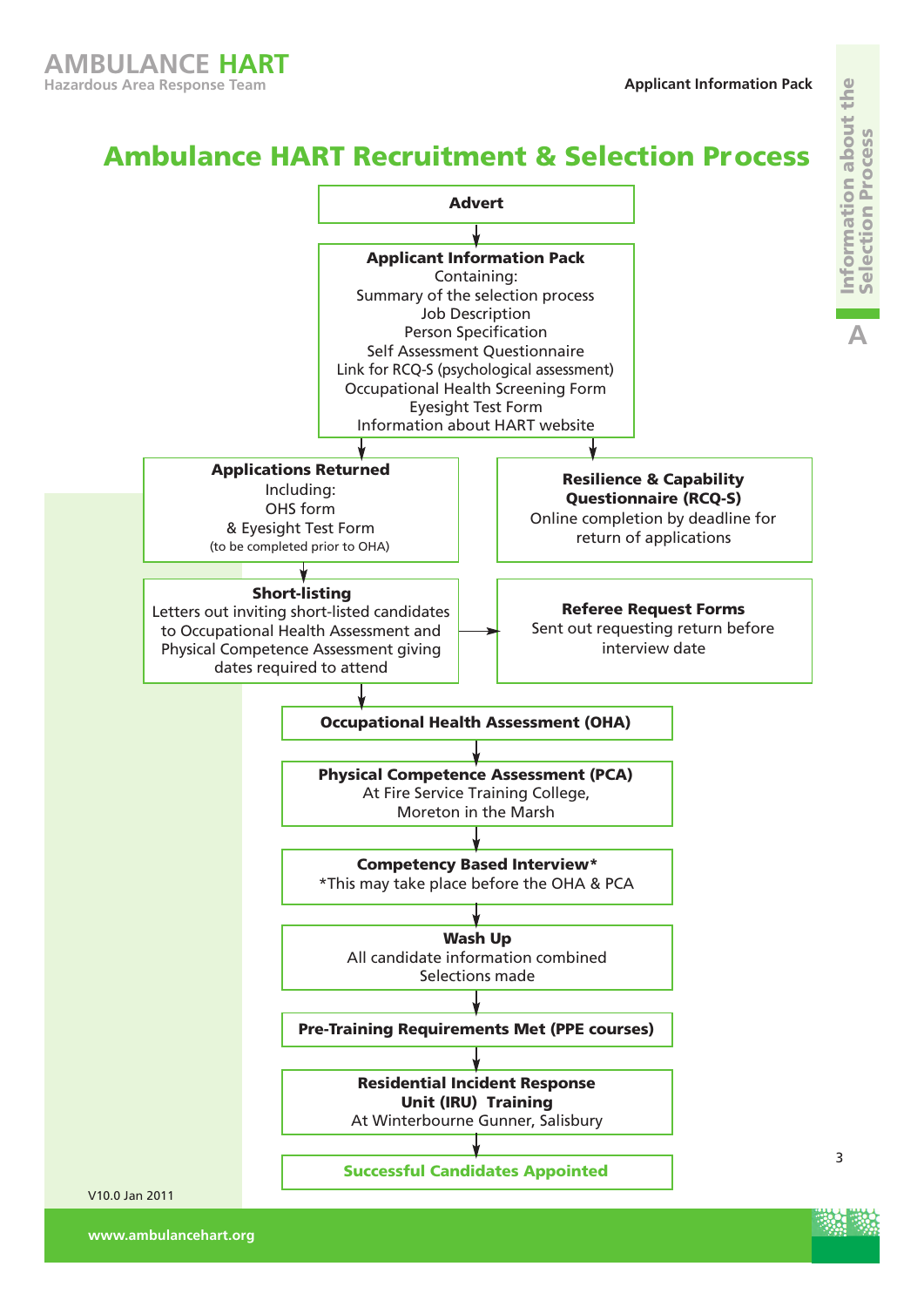# **1 INTRODUCTION TO THE HART** SELECTION PROCESS

### The recruitment and selection process is made up of seven stages:

- I. Advertising and self-assessment for the role
- II. Application and short listing
- III. Occupational health screening (OHS)
- IV. Resilience & Capability Questionnaire (RCQ-S)
- V. Physical Competence Assessment (PCA)
- VI. Competency Based Interview
- VII. T raining course

With the exception of the psychological test\*, all stages of selection are eliminatory i.e. if you do not successfully complete a whole stage you will not be able to continue to the next stage.

Depending on time constraints and resource availability, the interview process may take place before the OHA and PCA. However it is essential that the OHA is undertaken prior to the PCA.

*\* NB: You will be asked to complete a confidential online psychological test with Zeal Solutions Ltd. This test will be used to support the selection and personal development of personnel, as well as the ongoing evaluation of the HAR T project. It will not be used to screen you in or out of the selection process.*

### I. Advertising and Self-assessment

You have received this information pack following your response to the advertisement placed. As part of the application process we would expect you to make efforts to find out more about HART and think carefully about whether this is a role for you. Y ou can learn more by visiting the HAR T website www.ambulancehart.org or by talking to colleagues already in a HART team. We also encourage you to complete the self-assessment questionnaire (SAQ) enclosed with this pack, honestly and candidly before deciding whether to apply.

### II. Application form and short listing

Make a note of the final return date for applications.

You need to return your application form (together with the Occupational Health Screening Form (OHS) and Eyesight form- see below) by the closing date.

You are also required to complete an online psychological assessment, the Resilience & Capability Questionnaire (RCQ-S) by the cut-of f date for applications (see below).

Candidate application forms will be assessed against the essential and desirable criteria of the person specification. Try to give as much information about yourself and your experience in your application, and give examples to demonstrate how you meet the required criteria. Referees identified in the returned application form will be asked to provide their views as to your suitability to the role.



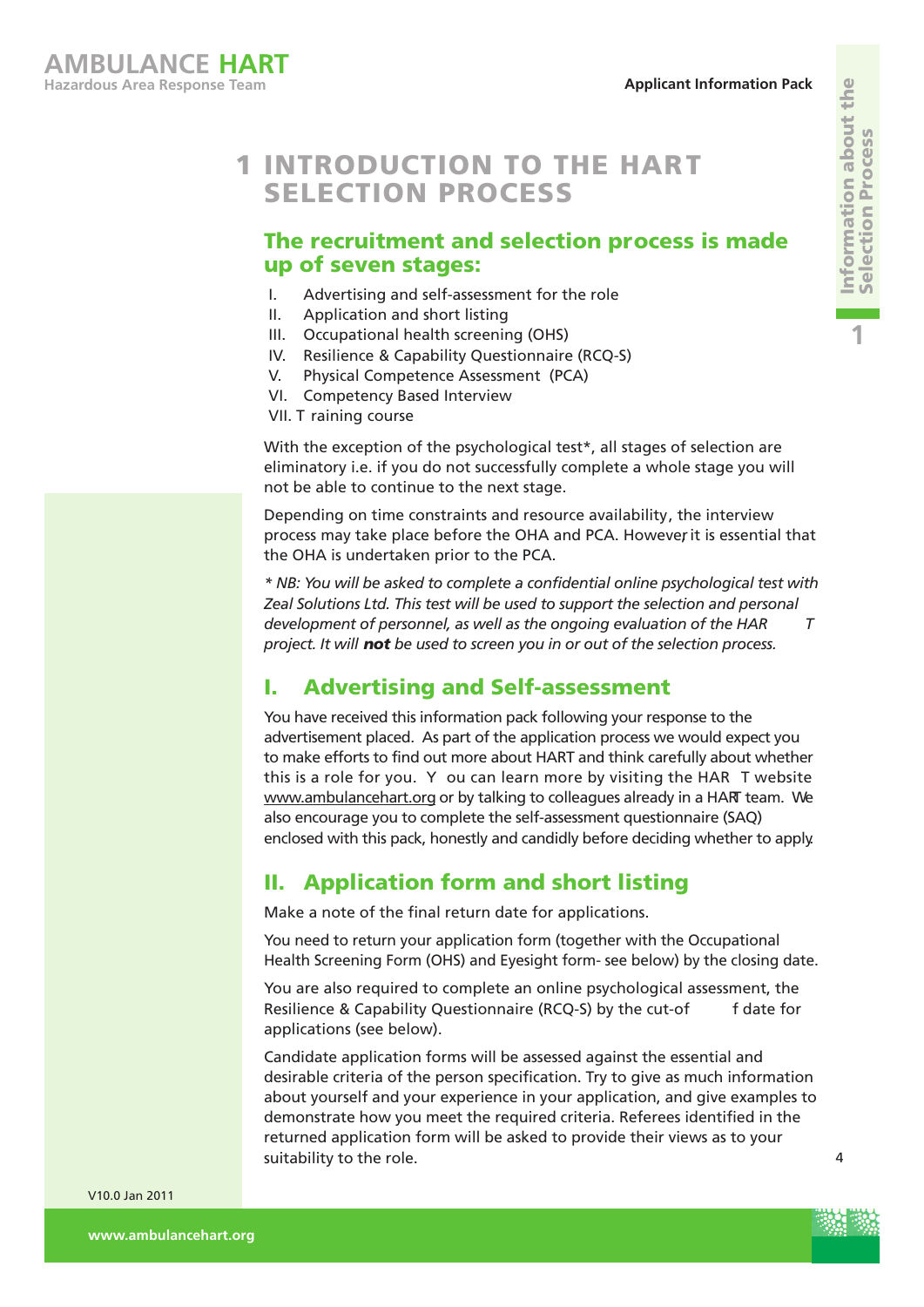# III. Occupational Health Screening (OHS)

You will be expected to complete an Occupational Health Screening form which needs to be returned with your application. If f you are able to attend for an eyesight test with an Optician before the closing date, please also send in this form with your application. If you are unable to get this completed in the timeframe you will need to have this done by the time of the scheduled Occupational Health Assessment.

If you are short-listed following application you will be required to attend the Occupational Health Department for a medical assessment. It is essential that you declare any pre-existing injuries or conditions known to you prior to undertaking the fitness tests in the Physical Competence Assessment. If necessary you will be released from duties to attend the OH Medical Assessment.

# IV. Physical Competence Assessment (PCA)

Candidates will be required to demonstrate a good level of physical fitness to undertake this stage and the level of fitness required for the assessment centre reflects the level of fitness required to undertake the role. This is mainly because of the potential to be working in extreme, sometimes protracted, conditions wearing PPE such as Gas T ight Chemical Suits and Breathing Apparatus (weighing 35kg). It also assesses your ability to operate at height (testing for vertigo) and in confined and dark environments (testing for claustrophobia).

The PCA will be arranged centrally by the Department of Health (DH) and will take place at the Fire Service Training College at Moreton in the Marsh. You will need to be released from duties to attend the PCA. The length of the assessment should require no more than one day out of work, but may require an overnight stay for those being assessed in the morning. In these circumstances accommodation will be arranged on site for you.

Details of the PCA can be found below .

The PCA standard has been designed and set by a multi-disciplinary panel of subject matter experts, facilitated by Optimal Performance Ltd who have extensive experience in this field. The exercises simulate a cross-section of realistic key tasks and sub-tasks expected of the role. An authentic trial circuit was conducted under strict conditions with a group of volunteers; the results of which have set the standard of performance for selection to the role. The standards have subsequently been reviewed following use of the PCA in recruitment for London AS and Y orkshire AS, and have been revised accordingly. The standard will be subject to ongoing evaluation and validation.

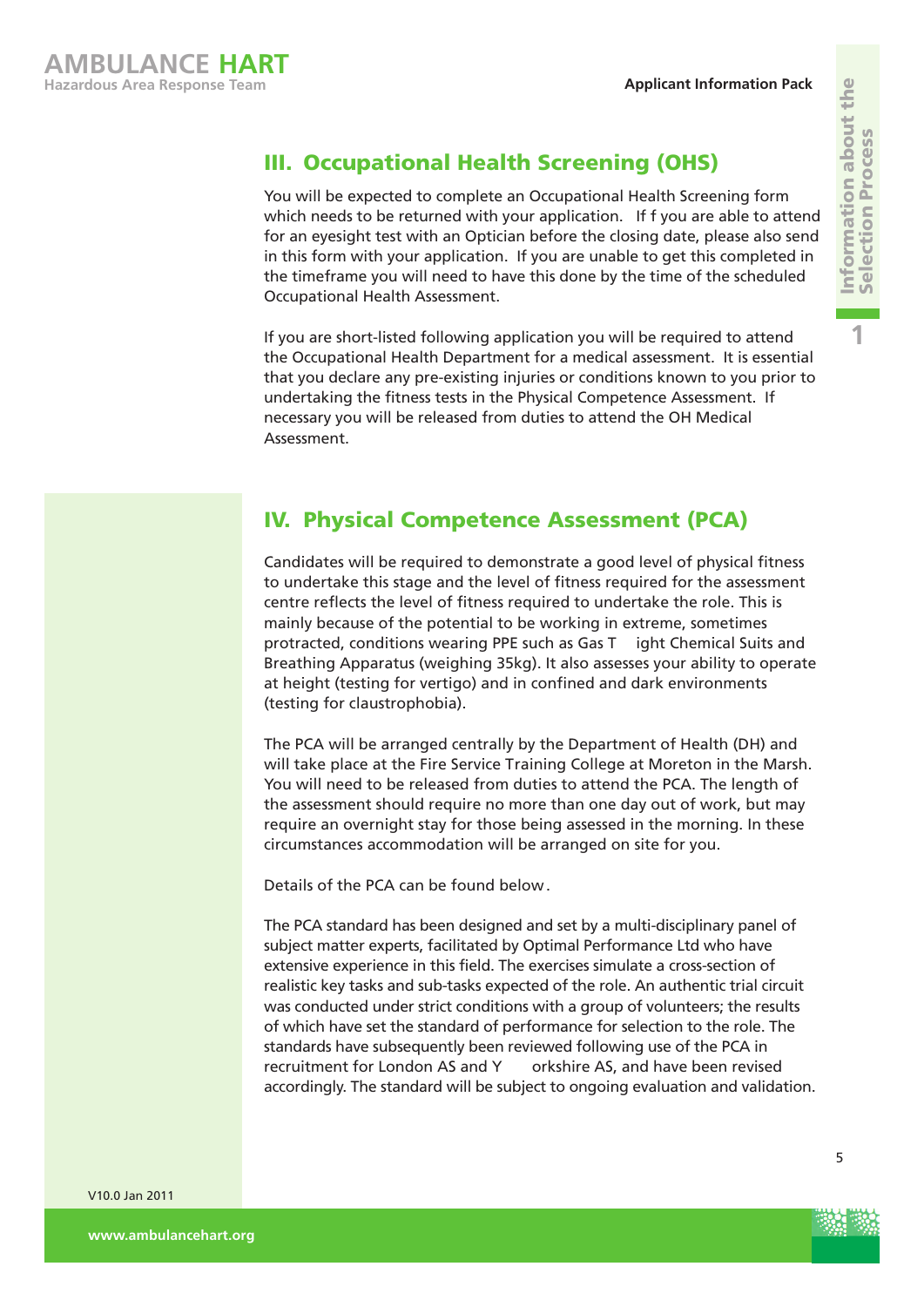**1**

# V. Resilience & Capability Questionnaire

As part of the application stage, all applicants will be required to complete an online, confidential psychological assessment - The Resilience and Capability Questionnaire (Selection) (RCQ-S). The RCQ-S is designed to give a profile of your perceptions of your behaviour at work. This provides information about your preferred 'work style'. From this, assumptions can be made about how you will react in certain situations and what kind of work environment is likely to suit you best.

Only experienced, qualified psychologists within Zeal Solutions Ltd will have access to the raw data returned. The RCQ-S is used to provide further information on the core competencies, to support and clarify information collected through the other selection methods. It will not be used to screen you in or out of the selection process but will be used to support the competency based interview and the ongoing evaluation and validation of the HAR T selection and training processes. Information from the psychological tests will be securely stored with Zeal Solutions Ltd a psychological consultancy .

All data from the psychological tests will be interpreted by a qualified psychologist. At this stage of the process individual applicants will not be offered individual feedback on their test results.

THE RCQ-S will also be used to track successful candidates over time so that its predictive properties (i.e. how it predicts future health, performance and resilience in the HART role) can be determined and improved.

If you apply for a HAR T role you need to ensure you have completed the RCQ-S by the closing date for applications.

To access the questionnaire (which needs to be competed by the application closing date) you need to go to this link and follow the instructions on screen: http://www.zealsolutions.co.uk/surveys/HARTRCQS.htm

## VI. Competency Based Interviews

If you successfully complete the PCA you will be required to attend a competency based interview. The interview will require you to give examples of situations in which you have demonstrated behaviours relevant to core competencies considered critical for ef fective performance in the HAR T role. The interview will also allow interviewers to further assess you against the essential and desirable criteria of the person specification and to challenge or probe further any issues and findings from the previous selection stages. The interview is likely to last about 1hour . You will not be required to give a presentation. An interview preparation aid is provided in section 7 of this pack.

An outline of the core competencies for the HAR T Operatives and T eam Leaders are shown below in Table 1.

The competency approach was developed to be able to establish more precisely 'against what criteria should we select and develop HART personnel?' This was one of the key aims of the evaluation project. In addition to identifying common criteria against which HART members can be selected, developed and managed, the identification of competencies also provides an opportunity to agree a common language for describing ef fectiveness. This means that those who manage or deliver HAR T in dif ferent settings will have a common understanding of what an ef fective Operative and/or TL' looks like' and what it means to be effective when delivering within the HART role.



6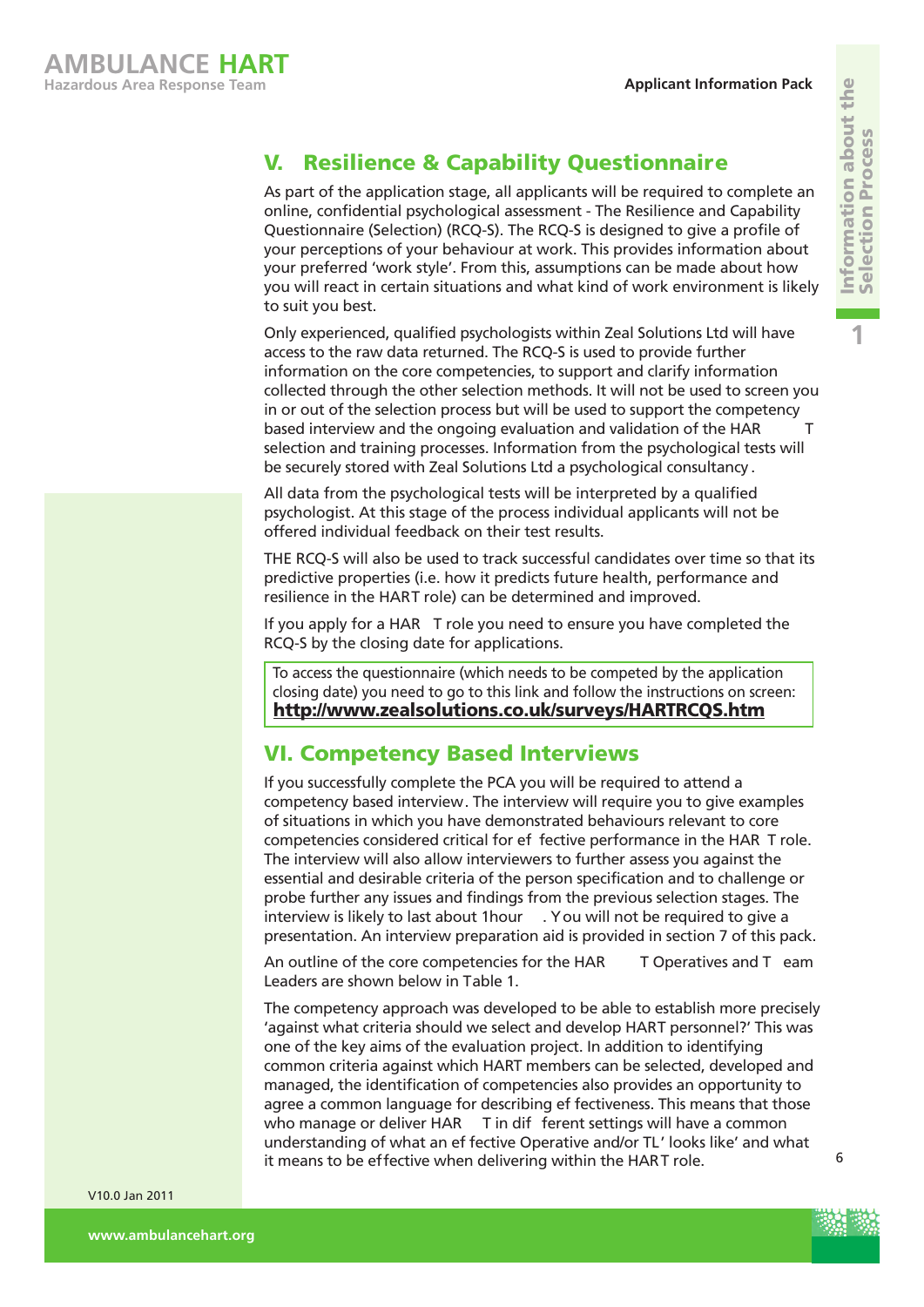# 2 THE HART CORE COMPETENCIES

Following the Job, Task & Role Review (JTRR) a number of core competencies were identified and are shown below in T able 1. The competency based interview has been designed on the basis of these competencies, and the Behaviourally Anchored Rating Scales (BARS) have been written so that the assessors and instructors will be able to more accurately assess the potential of candidates both during selection and throughout training.

| <b>COMPETENCY</b><br><b>TITLE</b>        | <b>BROAD DESCRIPTION</b>                                                               | <b>NHS KSF</b>     | TL. | <b>OPERATIVE</b> |
|------------------------------------------|----------------------------------------------------------------------------------------|--------------------|-----|------------------|
| Team<br>Orientation                      | The ability to work as part of<br>a team and being supportive<br>of others             | G1, G6,<br>G7, CD2 |     |                  |
| <b>Self Discipline</b><br>and Regulation | The ability to work under<br>instruction and to seek<br>performance improvements       | <b>CD5, EF1</b>    |     |                  |
| Communication                            | The ability to communicate<br>with people at all levels                                | CD <sub>1</sub>    |     |                  |
| Adaptability                             | The ability to adapt, be<br>flexible and tolerate change                               | CD5, G2            |     |                  |
| Capability<br>(Confidence)               | The ability to develop oneself,<br>motivate others and instil a<br>sense of capability | G1, G6,<br>G7, C2  |     |                  |
| Planning<br>Orientation                  | The ability to plan and be<br>organised                                                | G5, IK3            |     |                  |
| <b>Decision Making</b>                   | The ability to make effective<br>judgements and decisions                              | Embedded           |     |                  |

## Table 1: The HART competencies

Assessed during the competency based interview

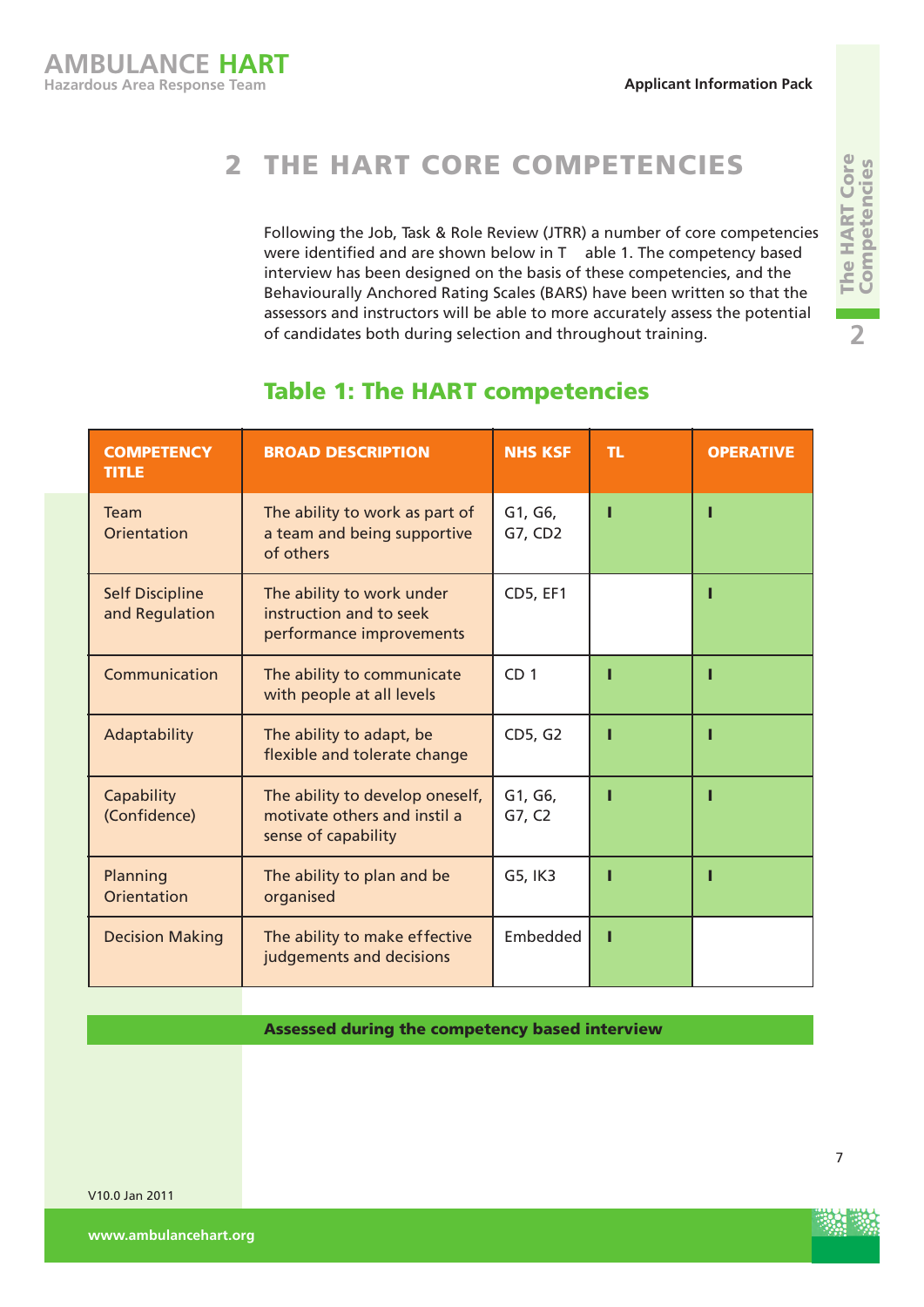#### 3 OCCUPATIONAL HEALTH ASSESSMENT RATIONALE

In order to assess the physical and psychological suitability of a candidate for a HART role, even though you are a current employee of the organisation, an Occupational Health Screening form (OHS) must be completed for assessment by the Occupational Health Department. This is to ensure there is updated health information about you so that informed fitness advice can be given if required.

This section outlines the rationale for the questions asked on the OHS form. If there are any queries in respect of your responses these will be picked up by the Occupational Health Nurse in your medical assessment so they can assess the significance in relation to your application.

# Questions in the OHS Form

The following health issues are covered to ascertain if there are any current or previous ill health issues that may affect your ability to do the role required of you, physically and psychologically , and to ascertain if the Disability Discrimination Act (DDA) applies and if additional resources are required to enable employment, where this is reasonably practicable to do so.

| <b>Question</b>                                                                                                                      | <b>Rationale</b>                                                                                                                                                                                                                                                                                                    |
|--------------------------------------------------------------------------------------------------------------------------------------|---------------------------------------------------------------------------------------------------------------------------------------------------------------------------------------------------------------------------------------------------------------------------------------------------------------------|
| 1) Any long term medical<br>condition(s)                                                                                             | To ascertain if there are any medical conditions which<br>may have an adverse effect, or may be adversely affected<br>by the HART role                                                                                                                                                                              |
| 2) Any restriction/disability that<br>may require specialised support<br>and/or equipment to enable work                             | As per DDA guidance so that advice and support may be<br>given accordingly. To ascertain if this is conducive with<br>requirements of a HART role as normal 'reasonable<br>adjustments' may not be possible due to unpredictable<br>and hazardous working environments                                              |
| 3) Any health problems that<br>resulted in a change or restriction<br>in what you could do at work                                   | To ascertain if previous restrictions applied and/or<br>redeployment occurred and if the health problem<br>continues or is resolved                                                                                                                                                                                 |
| 4) Been denied a driving licence on<br>ill health grounds                                                                            | To ascertain if there has been any previous episodes of<br>illness that led to a temporary ban on driving and to<br>ensure these have elapsed as per DVLA Group 2 guidance                                                                                                                                          |
| 5) Ill health retirement from any<br>previous job                                                                                    | To ascertain if there has been any previous ill health that<br>resulted in retirement and if these are resolved, ongoing<br>and/or if likely to have any impact on the HART role                                                                                                                                    |
| 6) Heart Disease:<br>Congenital<br><b>Heart Valve Disease</b><br><b>Transient Ischemic Attack</b><br>Palpitations or Irregular pulse | DVLA guidance Group 2 applies.<br>To be considered against physical and psychological<br>demands of proposed role. If DDA applies adaptations to<br>role/environment may be indicated if reasonably<br>practicable. Associated time off work may be required if<br>ongoing condition. OH Physician opinion required |

V10.0 Jan 2011

**Occupational Health<br>Assessment Rationale** Assessment Rationale Occupational Health **3**

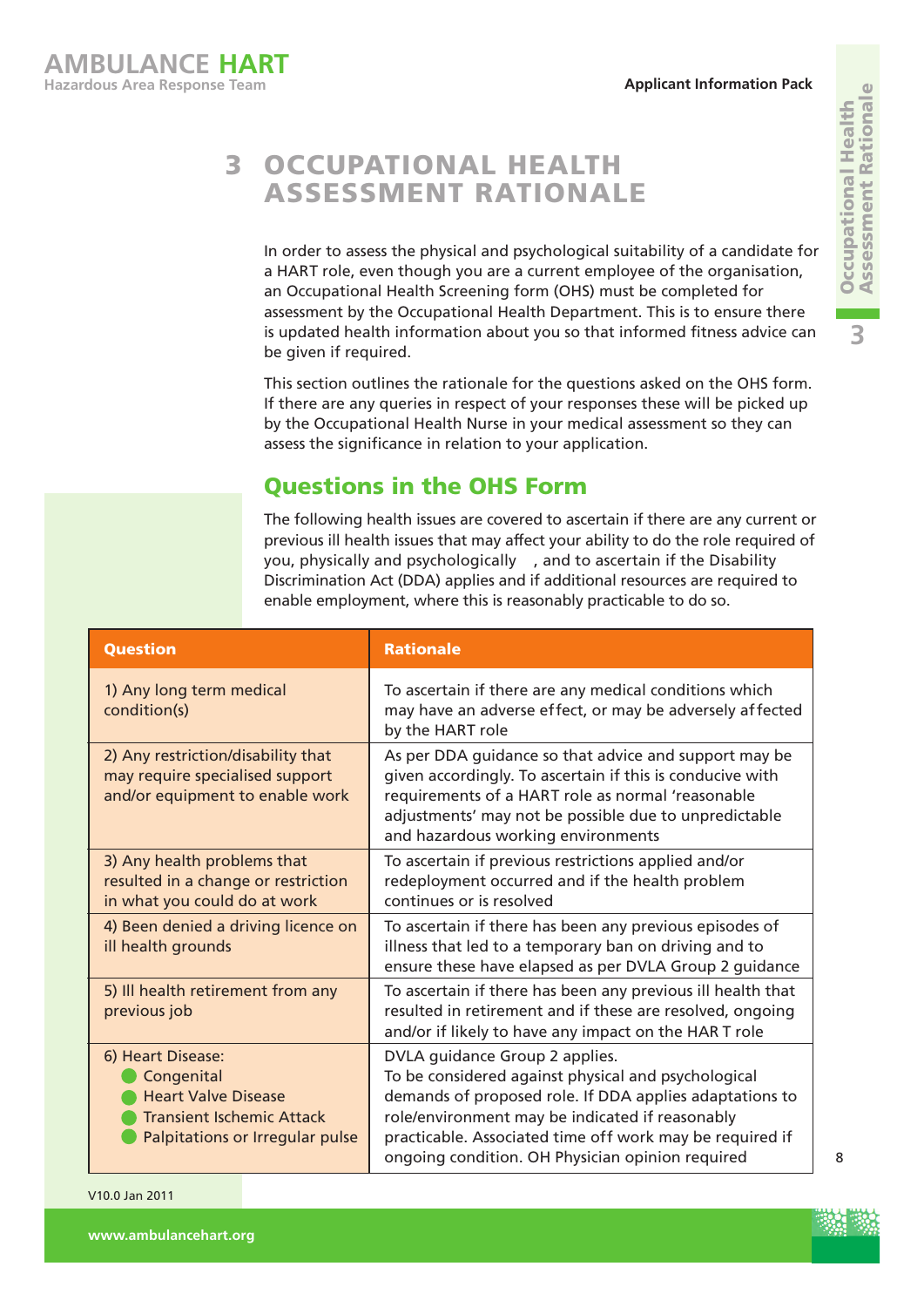| <b>Question</b>                                                                                     | <b>Rationale</b>                                                                                                                                                                                                                                                                                                                                       |
|-----------------------------------------------------------------------------------------------------|--------------------------------------------------------------------------------------------------------------------------------------------------------------------------------------------------------------------------------------------------------------------------------------------------------------------------------------------------------|
| 7) Respiratory condition:<br>Asthma<br><b>Bronchitis</b><br>Lung condition<br><b>Breathlessness</b> | May adversely affect ability to meet physical demands of<br>role; potential exposure risk (dust, fumes) may<br>exacerbate existing condition(s). It is not possible to use<br>an inhaler when wearing the required PPE.<br>Requires OH Physician medical opinion. Spirometry<br>required prior to commencement in role.<br><b>DVLA Group 2 applies</b> |
| 8) In the last 6 months: a persistent<br>cough, night sweats, unexplained<br>weight loss            | To ascertain if any symptoms of Tuberculosis - would<br>need further assessment if positive response                                                                                                                                                                                                                                                   |
| 9) Stroke (Cardio Vascular<br>Accident/Incident)                                                    | To ensure full recovery and fitness for role, Medical<br>opinion from OH Physician required                                                                                                                                                                                                                                                            |
| 10) Brain Surgery/Head Injury                                                                       | As above (no: 9)                                                                                                                                                                                                                                                                                                                                       |
| 11) Recurrent or persistent<br>problems with ears, nose or throat                                   | Implications for attendance, may be susceptible to cross<br>infection from patients                                                                                                                                                                                                                                                                    |
| 12) Hearing impairment                                                                              | Safety at work especially in noisy, hazardous working<br>environments and wearing PPE.<br>DDA may apply so reasonable adjustments may be<br>indicated if reasonably practicable.                                                                                                                                                                       |
| 13) Vision problems not corrected<br>by glasses or contact lenses                                   | DVLA Group 2 regulations for standard of visual acuity<br>required. PPE and the operational environment does not<br>allow use of contact lenses                                                                                                                                                                                                        |
| 14) Vertigo/Dizziness                                                                               | DVLA Group 2 guidance applies.<br>Influence on attendance to be considered - role requires<br>working at height. Assess current treatment /<br>investigations and affects on ability to work.                                                                                                                                                          |
| 15) Epilepsy/fits/faints/blackouts                                                                  | As above (Q: 14)                                                                                                                                                                                                                                                                                                                                       |
| 16) Jaundice or other blood<br>disorders                                                            | EEP role, possible indication of a blood borne virus<br>(hepatitis) or other blood disorders, e.g. pernicious<br>anaemia which may adversely affect availability for role<br>due to treatment requirements and adverse effects from<br>condition.                                                                                                      |
| 17) Diabetes or other endocrine<br>disorders                                                        | DVLA Group 2 guidance applies, reasonable adjustments<br>for meal breaks etc may not be possible due to nature of<br>role                                                                                                                                                                                                                              |
| 18) Mental ill health, e.g. stress,<br>depression or anxiety                                        | To ascertain if psychologically fit for post. Reasonable<br>adjustments under DDA may not be possible. Obtain<br>Medical/Psychological report if required                                                                                                                                                                                              |
| 19) Episodes of psychosis                                                                           | As above (Q: 18)                                                                                                                                                                                                                                                                                                                                       |
| 20) Any phobias                                                                                     | As above (Q: 18) also to of fer support to overcome these<br>if possible and consider if likely to impact on role                                                                                                                                                                                                                                      |
| 21) Pathological sleep disorders,<br>e.g. apnoea, cataplexy, narcolepsy                             | May have impact on attendance and alertness for role,<br>safety of self and others e.g. driving. Medical<br>information and opinion required                                                                                                                                                                                                           |

L

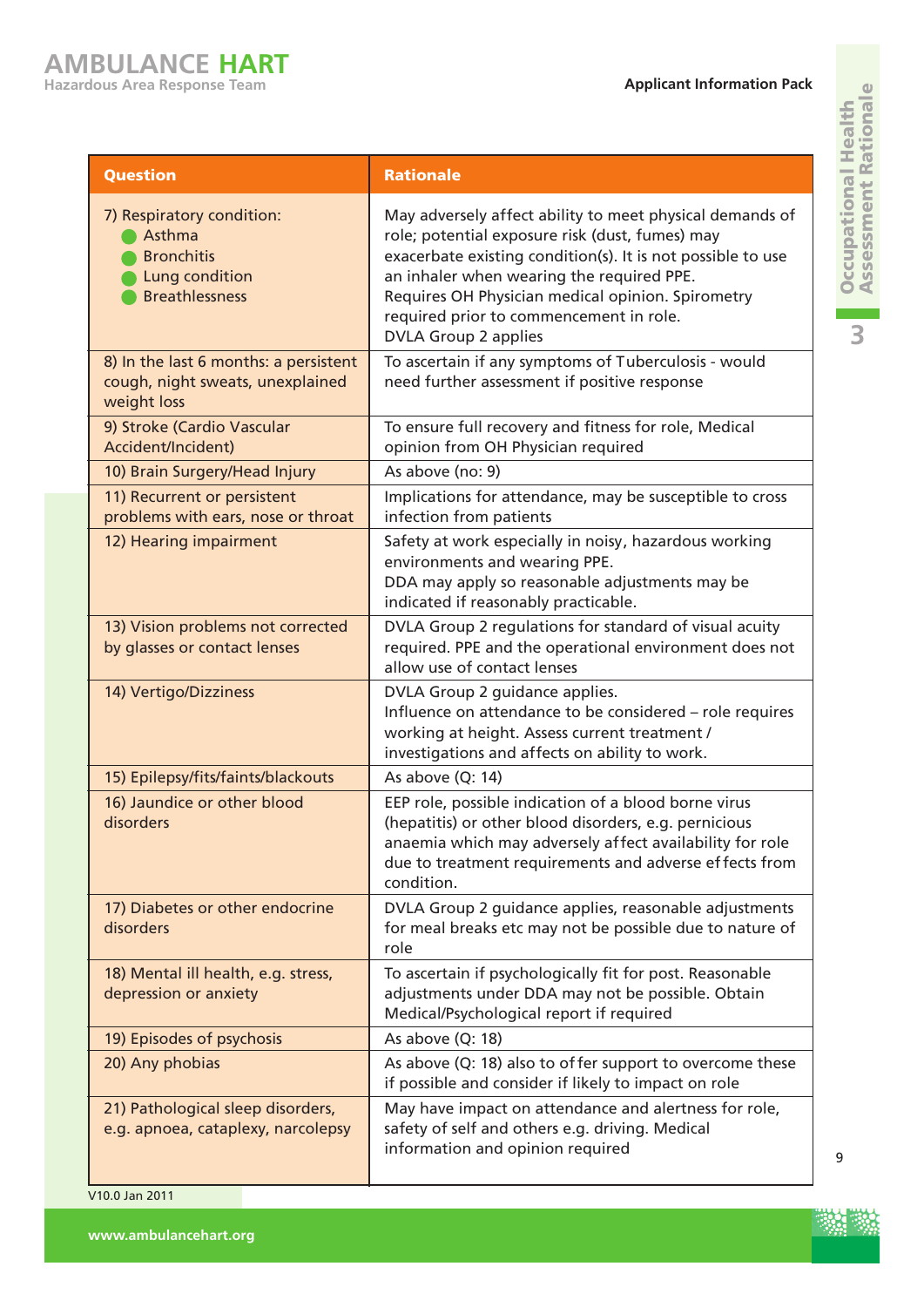**3**

| <b>Question</b>                                                                                                                          | <b>Rationale</b>                                                                                                                                                                                                                                                                                                                                 |
|------------------------------------------------------------------------------------------------------------------------------------------|--------------------------------------------------------------------------------------------------------------------------------------------------------------------------------------------------------------------------------------------------------------------------------------------------------------------------------------------------|
| 22) Musculo-skeletal disorder/injury<br>now or in the past                                                                               | To ascertain if physically fit for the role, any recurring<br>problems likely to adversely affect fitness, to ensure<br>where reasonably practicable that individual is not<br>knowingly put at risk of further injury.<br>Highest level of PPE includes Breathing Apparatus carried<br>on back weighing 35kg.<br>Medical report may be required |
| 23) Any current difficulty with<br>prolonged:<br>Standing<br><b>Kneeling</b><br>Sitting<br>Squatting<br>Walking<br>Crawling              | Role physically demanding and may entail working in<br>restricted space/walking distances/being in one position<br>for long periods of time - any difficulty in these areas<br>may preclude selection. Further information required,<br>medical report may be required                                                                           |
| 24) Any current problems with:<br>Lifting<br>Moving/pushing/pulling<br>heavy objects                                                     | As above $(Q: 23)$ – moving and handling requirement for<br>equipment and patients - any restriction may preclude<br>selection                                                                                                                                                                                                                   |
| 25) Any current limitations in<br>movement of your:<br>Arms<br>Legs<br><b>Neck</b><br><b>Back</b><br><b>Shoulders</b>                    | As above (Q:23 & 24)                                                                                                                                                                                                                                                                                                                             |
| 26) Have you ever been treated for<br>drug/substance misuse or alcohol<br>dependency?<br>If 'yes' please state the substance<br>and when | To ensure no current dependency, can adversely affect<br>ability to drive/concentration, may involve illegal<br>substance use, may show psychological pattern.<br>Would require further information, possible<br>psychologist/specialist report and medical opinion.<br>Testing may be an option according to policy and<br>procedures           |
| 27) Are you presently taking any<br>medication? If 'yes' state what                                                                      | To ascertain if any medication being taken may have an<br>affect on ability to work and/or tasks at work e.g. driving<br>Also to ascertain if this is a temporary or long term<br>treatment and any effect on ability to attend work                                                                                                             |
| 28) Allergies to dusts, chemicals,<br>foods, drugs or other substances                                                                   | Ability to use PPE (chemical content), chemicals in<br>workplace may adversely affect. Spirometry indicated<br>due to potential exposure risks in role (COSHH). Severe<br>allergy, especially if adversely affects ability to work, or<br>requires inhaler treatment will preclude selection.                                                    |
| 29) Allergy to latex/rubber or any<br>other skin related dermatitis /<br>eczema type condition or other skin<br>disease                  | May not be able to use PPE, may be adversely af fected in<br>workplace. Reasonable adjustments may not be possible<br>as work area unpredictable.                                                                                                                                                                                                |



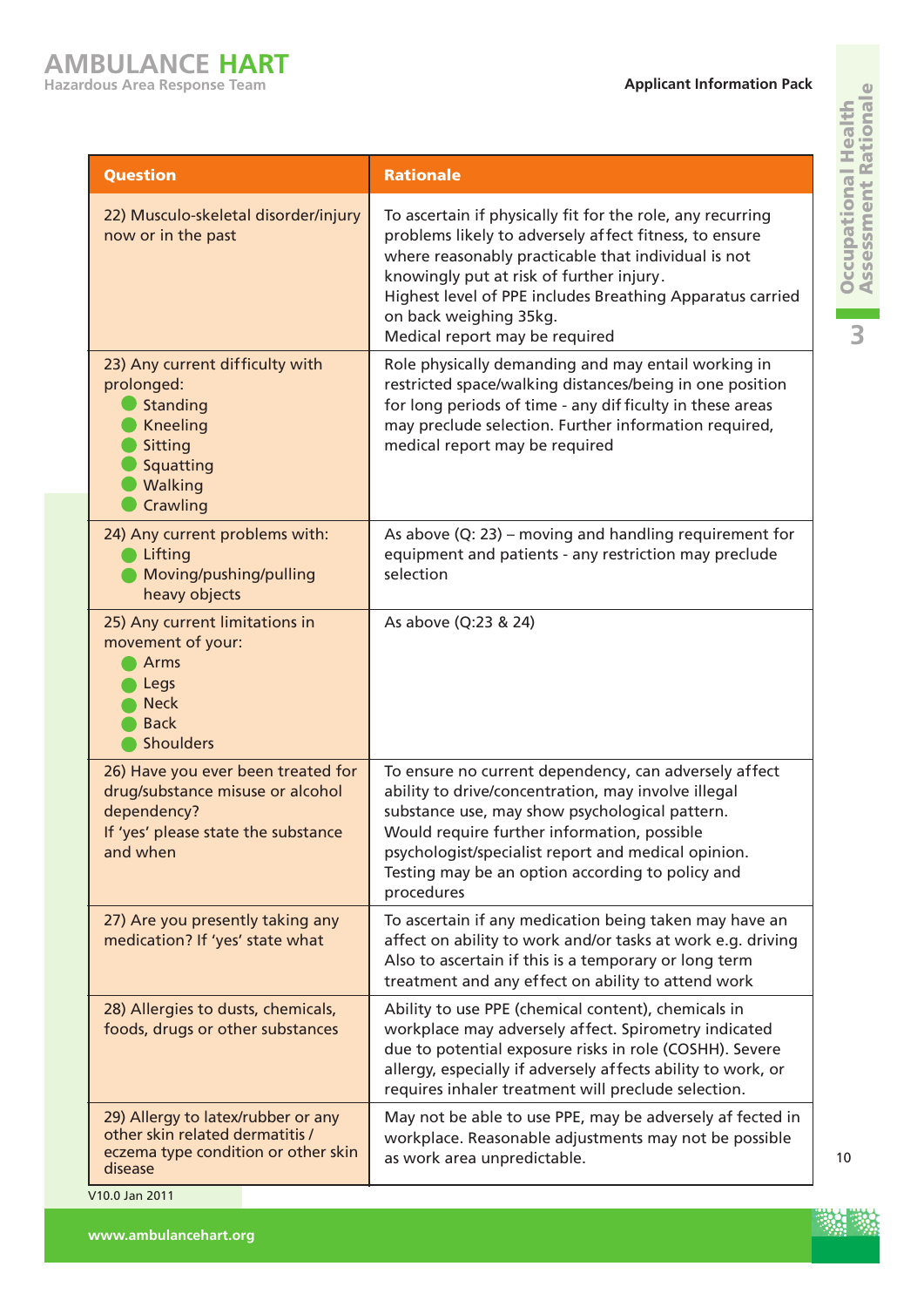| <b>Question</b>                                                    | <b>Rationale</b>                                                                                                                                                                                                                                                                                                                                                                                                                            |
|--------------------------------------------------------------------|---------------------------------------------------------------------------------------------------------------------------------------------------------------------------------------------------------------------------------------------------------------------------------------------------------------------------------------------------------------------------------------------------------------------------------------------|
| 30) What is your average weekly<br>consumption of alcohol?         | DVLA Group 2 guidance<br>Indication for health promotion, referral                                                                                                                                                                                                                                                                                                                                                                          |
| 31) If you are a smoker would you<br>like support to stop smoking? | Trust No Smoking Policy and Health Promotion                                                                                                                                                                                                                                                                                                                                                                                                |
| 32) Height and weight                                              | Although no current Trust policy, procedure or legal<br>guidance on this, as the role requires the physical ability<br>to enter confined spaces and climb using rope work,<br>weight to height ratio is applicable for consideration.<br>Physical strength also required so underweight can be<br>a factor. May initially preclude selection but can be<br>revoked if normal weight range achieved.<br>PPE sizing restrictions re boot size |



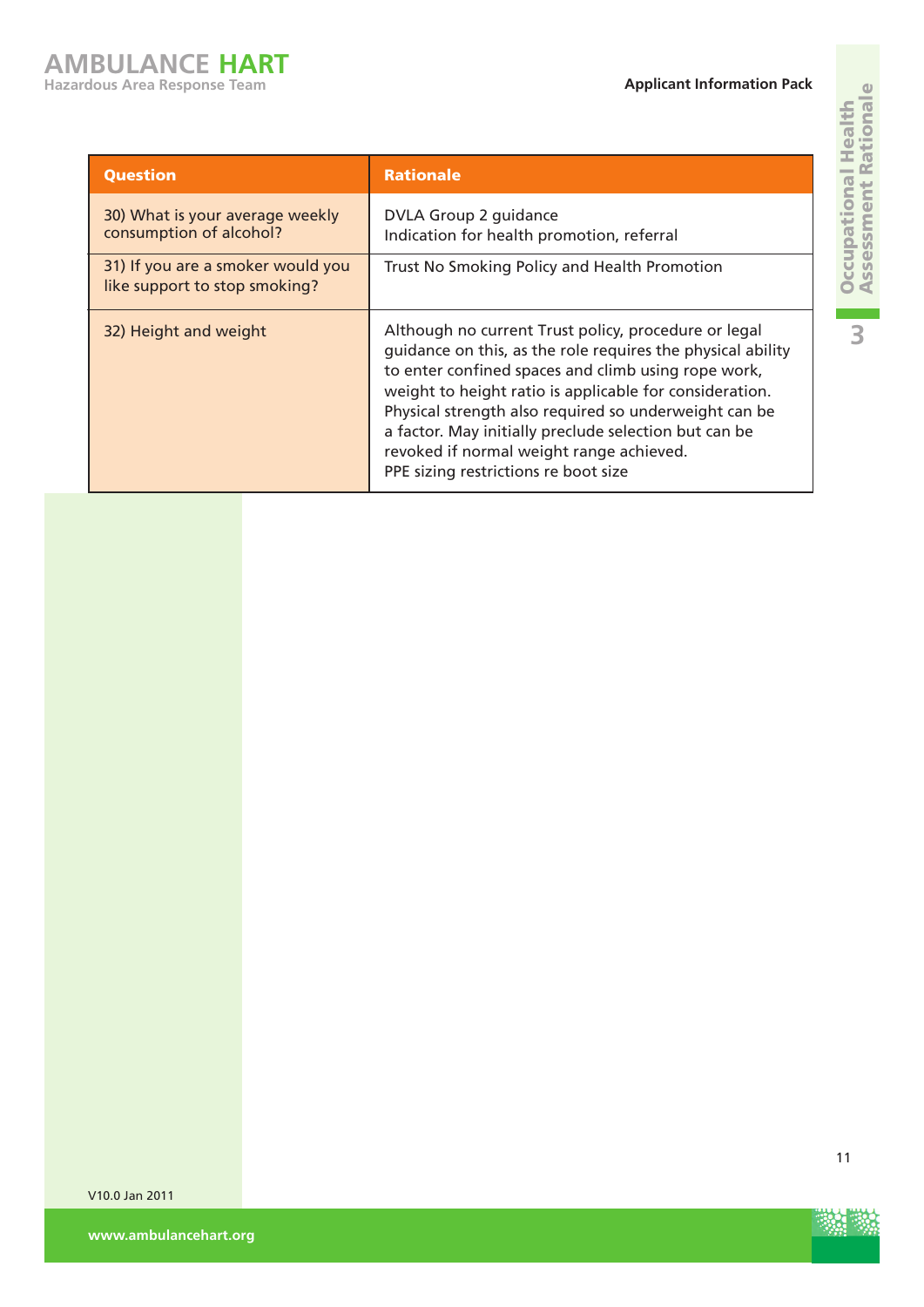# 4 ELIGIBILITY CRITERIA

#### Physical restrictions and other disqualifiers

Prospective candidates should read the following information carefully. Unless all the criteria below are met candidates should not apply as they may put themselves at undue risk of incurring or exacerbating an injury or condition and will have difficulty completing the Physical Competence Assessment centre and training. They would therefore not be eligible to undertake the role.

These criteria will be confirmed through the Occupational Health Screening and Assessment.

#### Candidates should not:

- Suffer from any skin allergies and irritants, including eczema and heat/sweat rash
- **Suffer from any lung function difficulties or breathing conditions** including asthma which is inhaler dependent for treatment
- Suffer from claustrophobia or experience any other confinement -related difficulties
- Suffer from vertigo
- Wear contact lenses. Glasses are acceptable provided both Distance and Intermediate Vision requirements are met wearing the same pair of glasses (see Eyesight Test Form)

#### Candidates should:

- Be clean shaven below lip level and facially shave every 24 hours
- **C** Fall within the minimum and maximum sizing categories as stipulate in the enclosed sizing chart
- Wear size 3 -14 boots
- Be prepared where necessary to respond to national incidents in other areas of the country which may involve being away from home for protracted periods.

All candidates will need to be able to demonstrate at least three years recent operational experience within the NHS Ambulance Service. In some exceptional cases, candidates with equivalent experience in other organisations, e.g. military, will be considered.



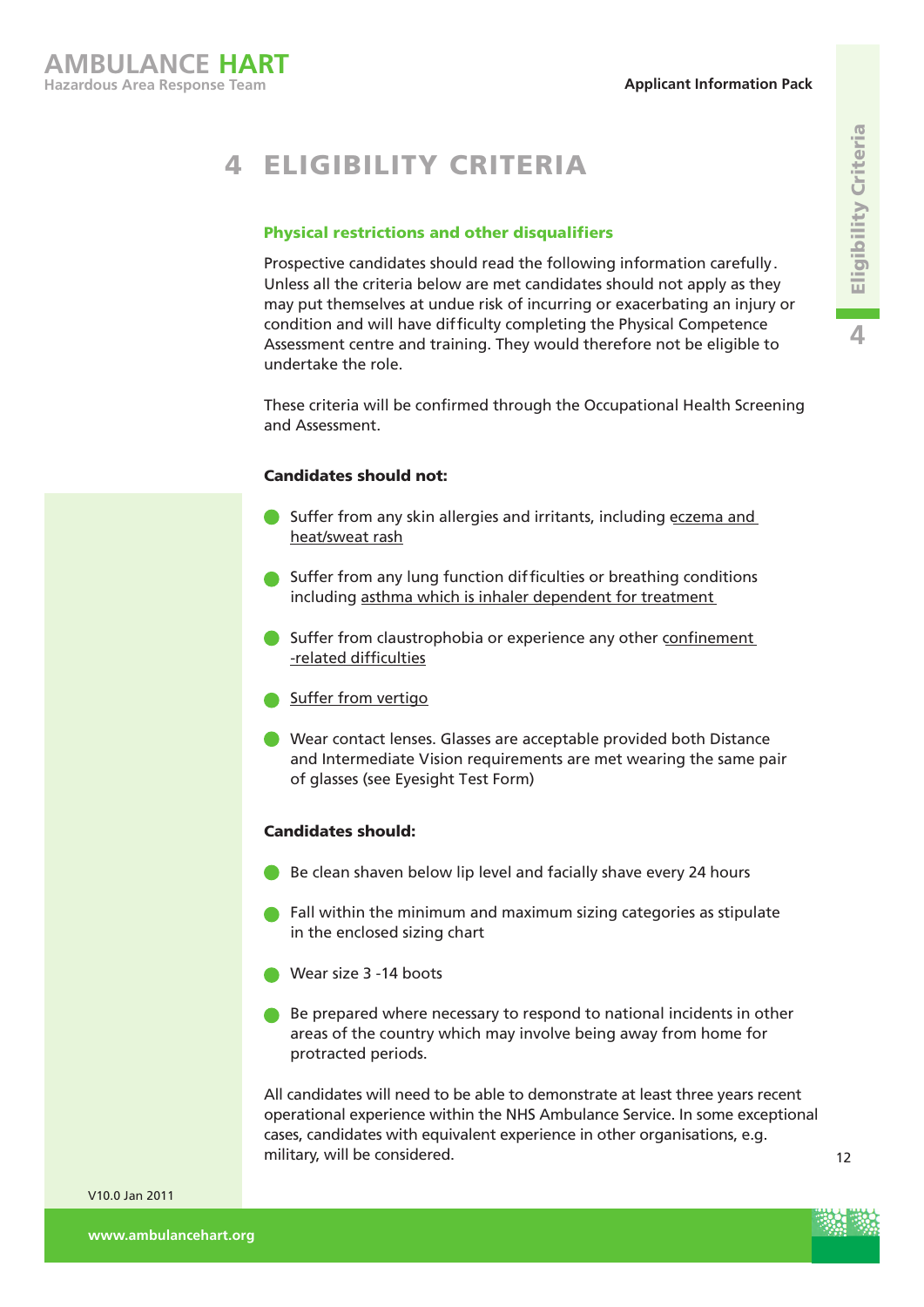# 5 PHYSICAL COMPETENCE ASSESSMENT (PCA)



If at any stage in any and all of the following exercises, the supervising instructors think that a candidate is experiencing difficulty, distress or discomfort they will intervene and may instruct the candidate to end the exercise.

*Reference: Review of Physical Selection Tests and Standards for Ambulance Personnel Operating in Hazardous Area Response Teams (HART) – Optimal Performance Ltd. 24 September 2007* 

V10.0 Jan 2011

**The role of the Hazar dous Area Response T eam Paramedic is new and is therefore being car efully developed and evaluated. In these new r oles Paramedics ar e r equired to operate alongside their Fir e and Rescue, and Police counterparts within the inner cor don of hazar dous incidents. It is recognised that for Paramedics to perform their normal medical duties within these envir onments, wearing high levels of Personal Pr otective Equipment, the physical demands and str ess of their r ole will be substantially increased. Ensuring there is a match between the capabilities of the Paramedic and the physical demands of the HART-IRU and USAR roles - by developing and implementing physical selection criteria – will help to optimise safe operating pr ocedures for the workfor ce, while ensuring a minimum standard of operational effectiveness.** 

The PCA standard has been designed and set by a multi-disciplinary panel of subject matter experts, facilitated by Optimal Performance Ltd who have extensive experience in this field. The exercises simulate a cross-section of realistic key tasks and sub-tasks expected of the role. An authentic trial circuit was conducted under strict conditions with a group of volunteers; the results of which have set the standard of performance for selection to the role. The standards have subsequently been reviewed following use of the PCA in recruitment for London AS and Y orkshire AS, and have been revised accordingly. The standard will be subject to ongoing evaluation and validation. HART personnel will also be required to undertake an Ongoing Fitness Assessment (OF A) on a regular basis after being operational for six months in order to ensure fitness levels are maintained. The OPA is made up of a dif ferent series of exercises to the PCA which has been designed specifically for the selection stage.

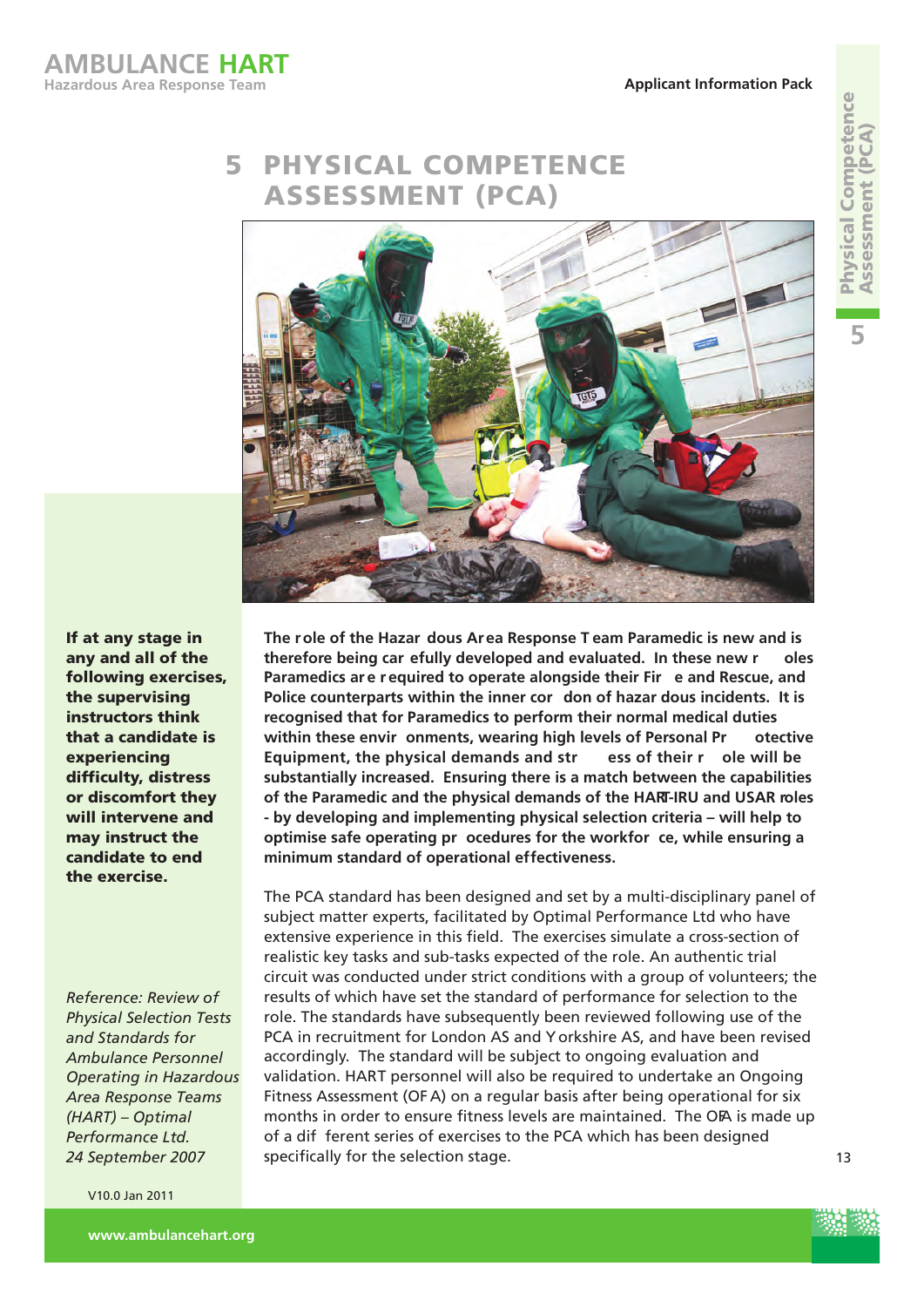





V10.0 Jan 2011

# TEST: **Circuit**

### DETAILS:

- $\bullet$  Distance = 1200 m.
- Weight carried  $= 35$  kg.
- Initial stair climb of one flight of stairs (15 steps)
- 9 circuits, including one flight of stairs (15 steps), duck under (1.5 m), step over (42 and 58 cm) and walk between 2 benches (31 cm apart) per circuit.
- Dummy drag at end of 9 circuits (75 kg, 15 m around 3 cones).
- **Manual dexterity.**

### STANDARD:

### **Maximum 24 minutes.**

Candidates completing the circuit between 24 and 25 minutes, might be permitted to enter training, as risk candidates. The decision to allow these candidates into training would be left with the facilitators once they had conducted the next round of testing and had evidence of the distribution of scores.

### **Criteria for failure:**

- If the candidate is deemed unsafe to continue by the safety staf f
- Self withdrawal
- **O** The candidate is not able to finish within the time limit Failure to stand up at the end of the manual dexterity task

### CORE TASKS:

- This test reflects (partially) the physical demands of a reasonable worst case scenario – e.g. walking 3.2 km in an underground tunnel to rescue casualties; wearing EDBA and Gas Tight Suit, with obstacles to navigate.
- The manual dexterity reflects the ability to perform fine motor skills when tired and stressed (eg. triage and treatment once the casualty was reached, following penetration into the cordon area to the incident), whilst wearing PPE.





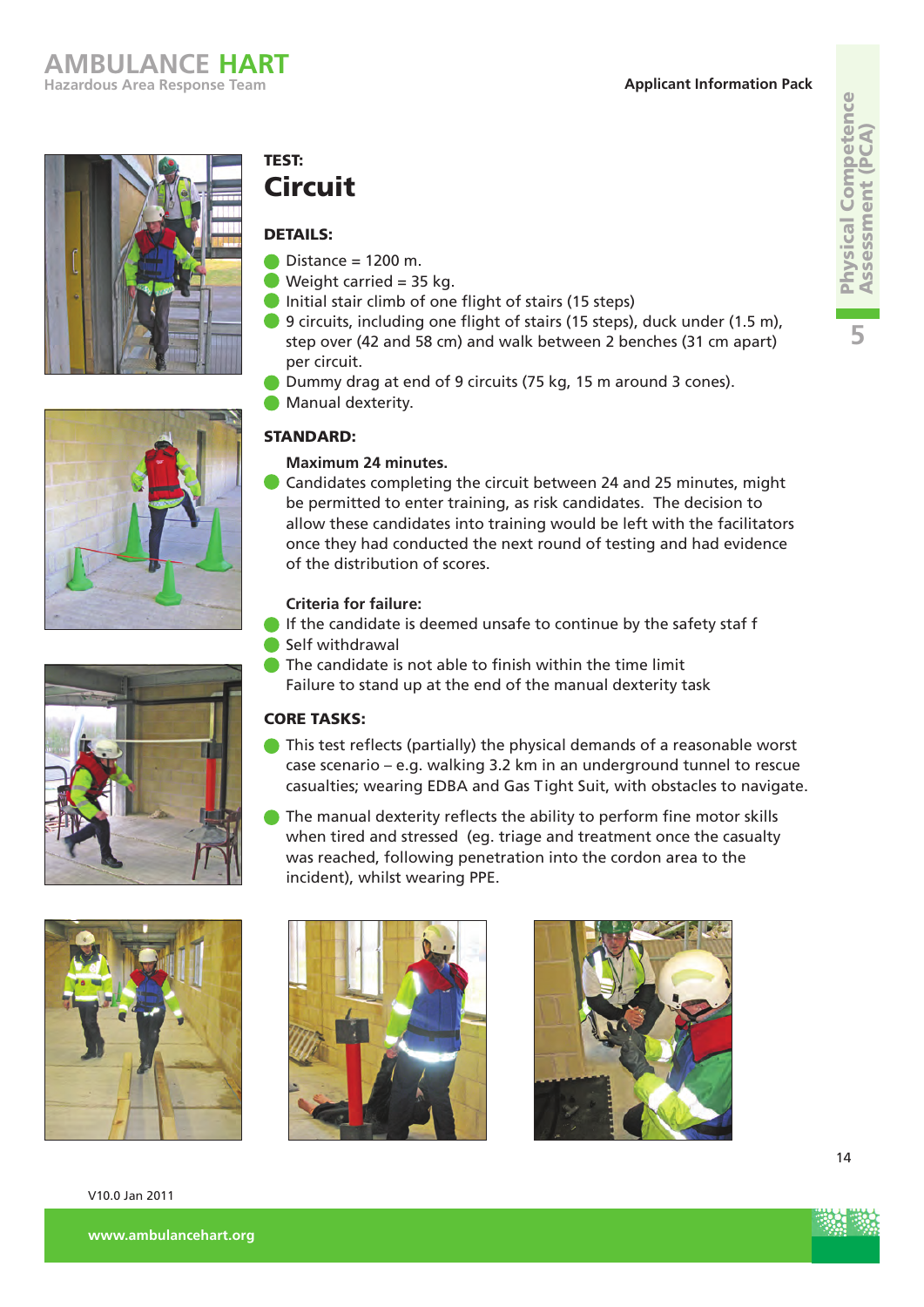#### **Applicant Information Pack**

Physical Competence Assessment (PCA)

**Physical Competence<br>Assessment (PCA)** 

**5**



## TEST: Enclosed Space

### DETAILS:

- $Distance = 80 m$ .
- Negotiate at least 6 obstacles including small apertures, enclosed tunnels and triangle shapes to climb through.
- The candidate uses their head torch to half way point, when the light must be turned off and the candidate must retrace their route to the start.

### STANDARD:

**Maximum 12 minutes.** 

### CORE TASKS:

This test reflects the ability to work in dark, enclosed spaces.



### TEST: Ladder Climb and Descent

### DETAILS:

- Climb 13.5 m ladder to the fourth floor.
- No specified size for the aperture to climb through.
- **Descend a rope from the third floor.**
- **Perform confidence test half way down.**

### STANDARD:

- **No time limit but candidates are scored on a three point scale;** 
	- $0 = \text{fail}$
	- 1 = pass but lacked confidence
	- 2 = passed with confidence.

### CORE TASKS:

This test assesses the candidates' ability to work at height.



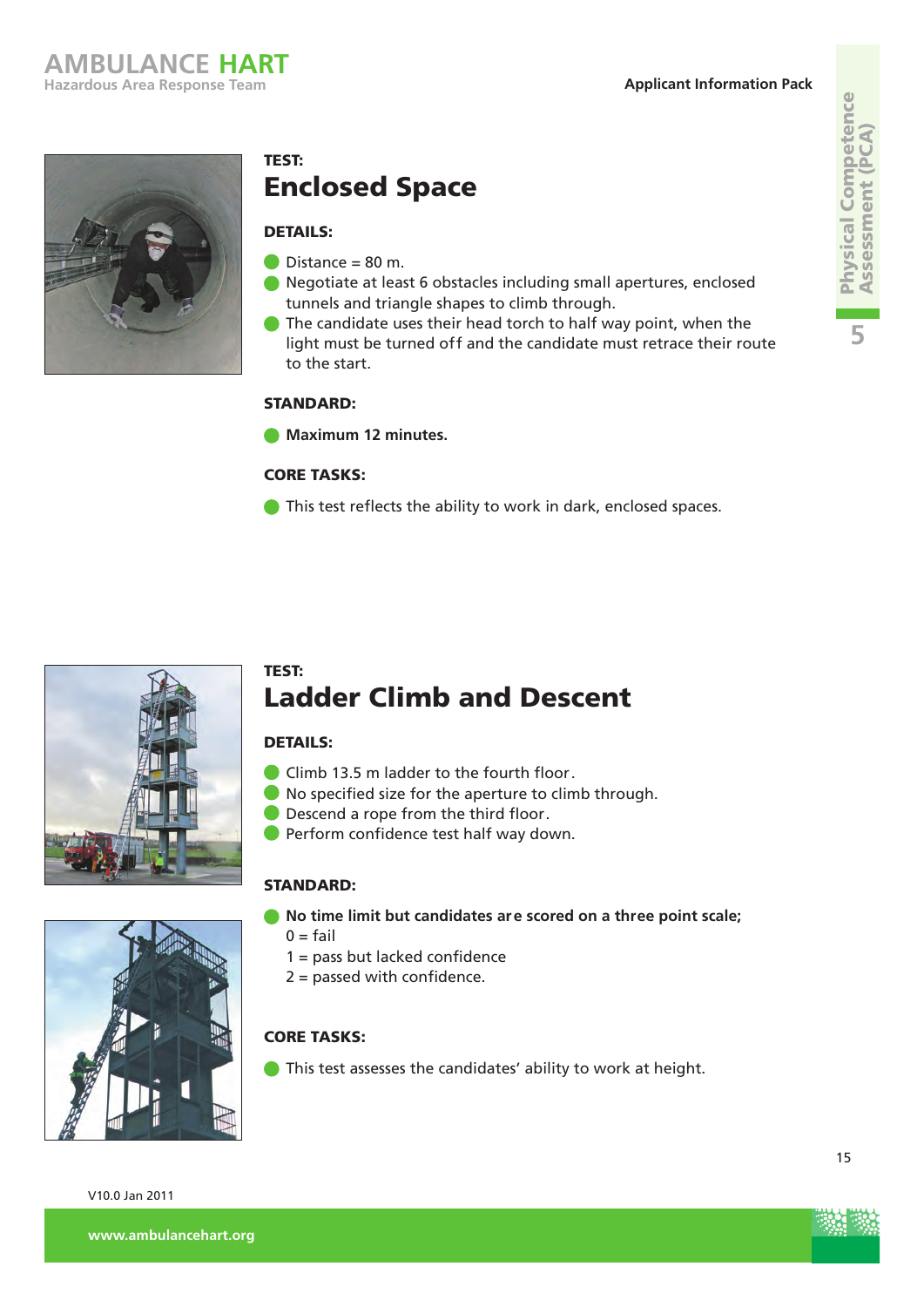### HART SELF-ASSESSMENT QUESTIONNAIRE (SAQ) 6



**As part of the application process we would expect you to make efforts to find out more about HART and think carefully about whether this is a r ole for you.** 

**You can learn more by visiting the HART website www.ambulancehart.org or by talking to colleagues already in a HART team. We also encourage you to complete this Self-Assessment Questionnaire (SAQ), honestly and candidly before deciding whether to apply.**

#### RESULTS

If you have answered no to any of these statements you need to consider seriously whether working in the HART Team is the right decision for you.

V10.0 Jan 2011

This self assessment is designed to allow prospective candidates an opportunity to evaluate their suitability for appointment to the HAR T team. The aim of this questionnaire is to help you to think about aspects of the HART role that you may not have initially considered. It is therefore important that you respond honestly to the statements.

Prospective applicants should complete this questionnaire and also consider the Eligibility Criteria and other information found in the Applicant Information Pack available from your Trust's HR department, in conjunction with the job description and person specification.

**6**

16



**GUIDANCE**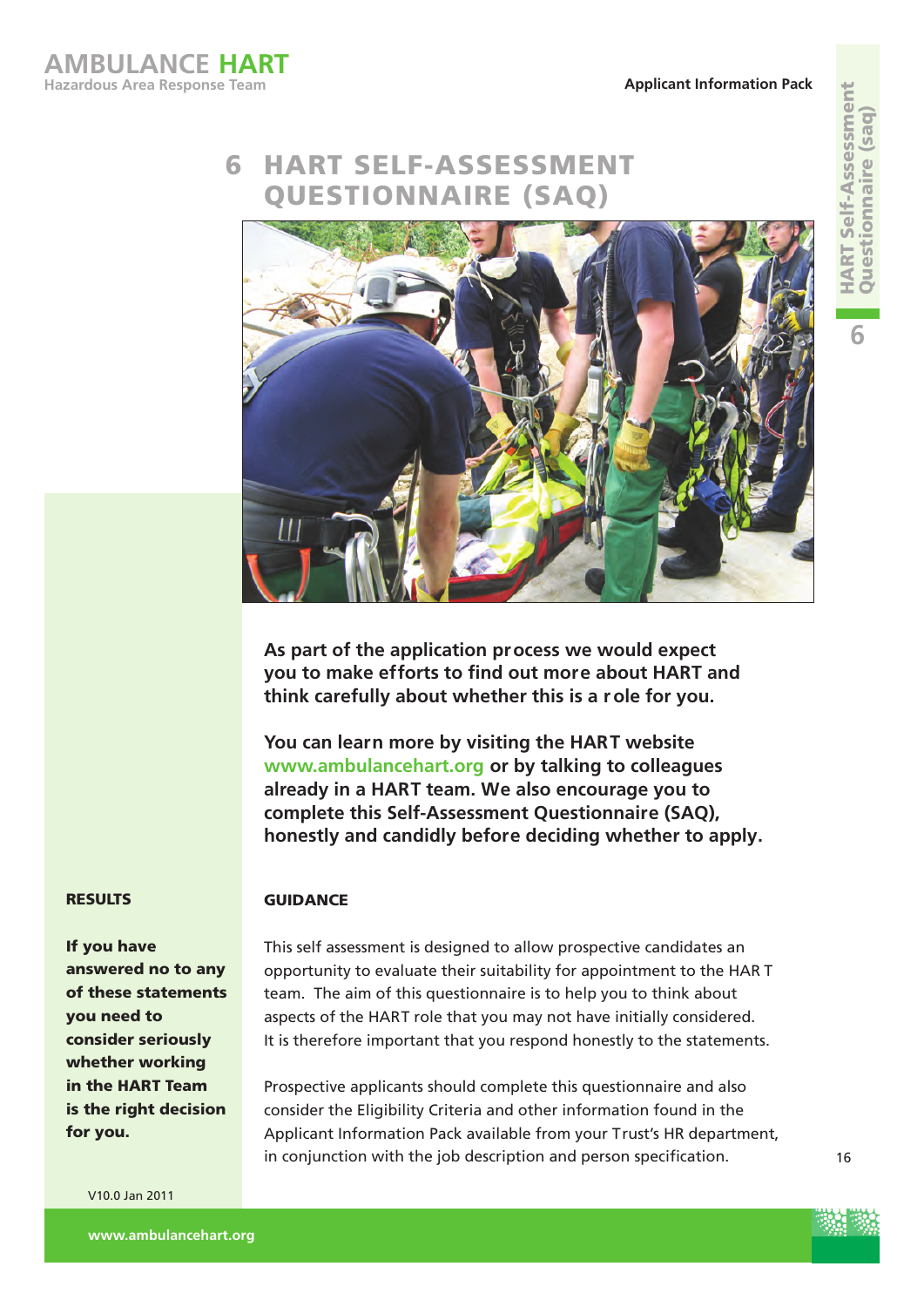| <b>DISCUSSION TOPIC</b>                                                                                                                                                                       |            |           |
|-----------------------------------------------------------------------------------------------------------------------------------------------------------------------------------------------|------------|-----------|
| I have read, understood and comply with all of the<br>physical restrictions and other eligibility criteria found<br>in the information pack                                                   | <b>YES</b> | <b>NO</b> |
| It will be possible for me to be away from home for<br>extended periods in response to national incidents<br>(it is not expected that this will be a regular or usual<br>feature of the role) | <b>YES</b> | <b>NO</b> |
| I understand that I may have to work for extended<br>periods throughout a protracted incident                                                                                                 | <b>YES</b> | <b>NO</b> |
| I believe I have the physical fitness to deal with the<br>demands of the role - and will endeavour to maintain<br>that level on an ongoing basis                                              | <b>YES</b> | <b>NO</b> |
| I believe I have the mental fitness to deal with the<br>demands of the role                                                                                                                   | <b>YES</b> | <b>NO</b> |
| I do not suffer any phobia that would prevent me<br>from working in the dark                                                                                                                  | <b>YES</b> | <b>NO</b> |
| I do not experience any difficulties that would prevent<br>me from working in confined spaces                                                                                                 | <b>YES</b> | <b>NO</b> |
| I do not suffer any phobia that would prevent me<br>working at height                                                                                                                         | <b>YES</b> | <b>NO</b> |
| I do not suffer from claustrophobia                                                                                                                                                           | <b>YES</b> | <b>NO</b> |
| I would be prepared to have vaccinations and boosters<br>if directed by/on advice from the Occupational Health<br>Department                                                                  | <b>YES</b> | <b>NO</b> |
| I am prepared to undertake any HART training<br>required that might take me away from home                                                                                                    | <b>YES</b> | <b>NO</b> |
| I recognise the heightened risks associated with<br>undertaking a HART role                                                                                                                   | <b>YES</b> | <b>NO</b> |
| I recognise that I will be interacting with people who<br>are extremely distressed                                                                                                            | <b>YES</b> | <b>NO</b> |
| I recognise that some of the circumstances I could<br>experience will be highly unpleasant, such as multiple<br>bodies, putrid smells and dealing with body parts                             | <b>YES</b> | <b>NO</b> |

**6**

17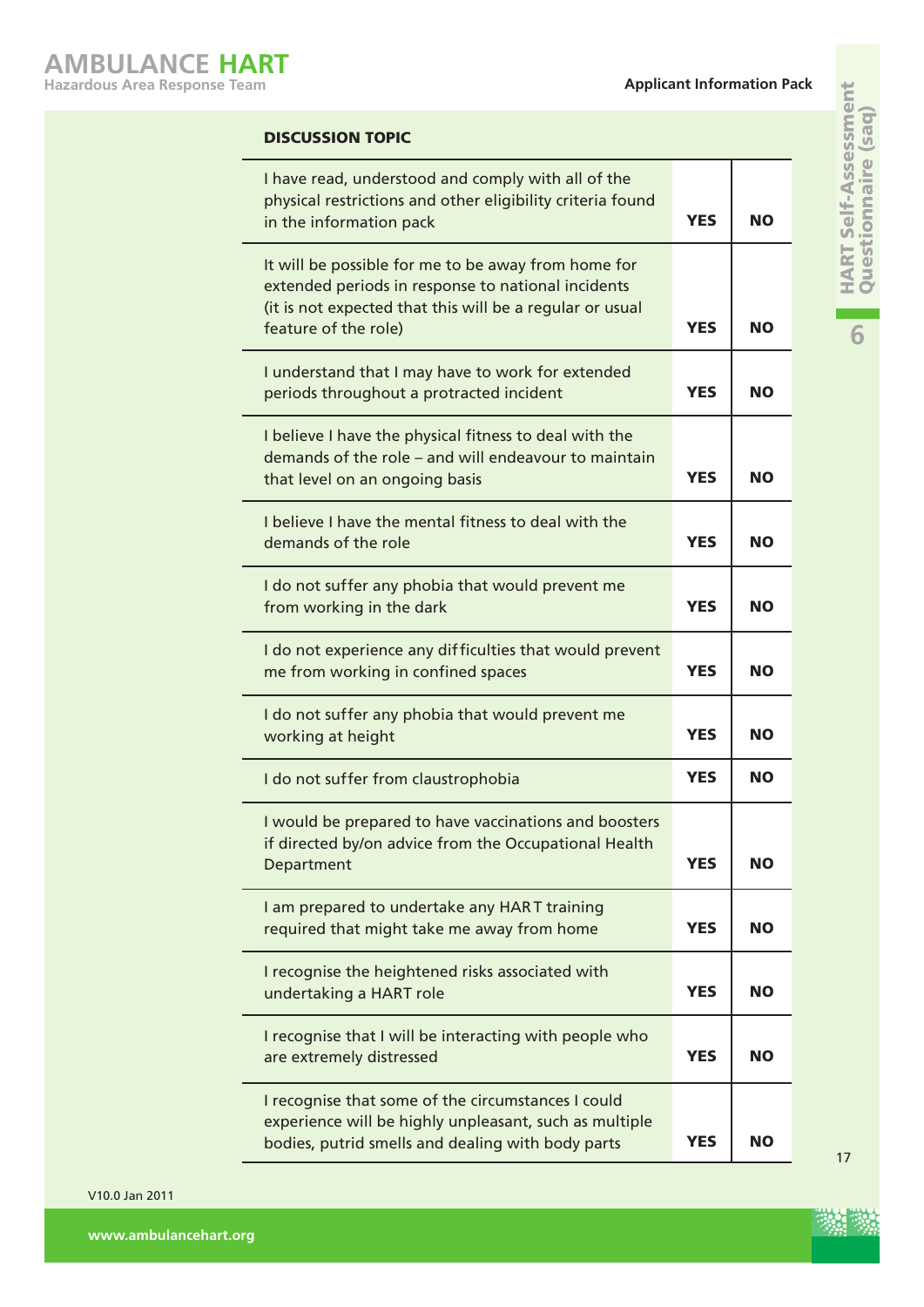# CANDIDATE INTERVIEW 7 PREPARATION AID

The following has been designed to assist you in preparing for the competency based interview . Although it is not a requirement of the application process that you complete this exercise, it is recommended that you work through the following questions as they have been designed to support your development and preparation.

The following questions will help you to think about your work attitudes and preferred style of working. There are no right and wrong answers so please complete these questions as frankly and honestly as you possibly can.

To assist you in making a judgement rate yourself first by thinking about the various work situations that you have been involved in that might relate to this statement. Rate yourself against the statement using the scale below (1- 9) in terms of how characteristic this is of you. Then for each scored statement write down a piece of behavioural/circumstantial evidence that supports your decision.

| Q1. I CAN KEEP GOING WHEN THINGS GET TOUGH IN MY JOB                 |   |   |   |   |                |   |                |  |
|----------------------------------------------------------------------|---|---|---|---|----------------|---|----------------|--|
| ery Uncharacteristic<br>V<br><b>Very Characteristic</b>              |   |   |   |   |                |   |                |  |
| 9                                                                    | 8 | 7 | 6 | 5 | $\overline{a}$ | 3 | $\overline{2}$ |  |
| Evidence: Please give an example that supports your answer/decision. |   |   |   |   |                |   |                |  |

### Q2. I HAVE NO FEARS ABOUT EXPRESSING MYSELF WHEN IN A GROUP SITUA TION



V10.0 Jan 2011

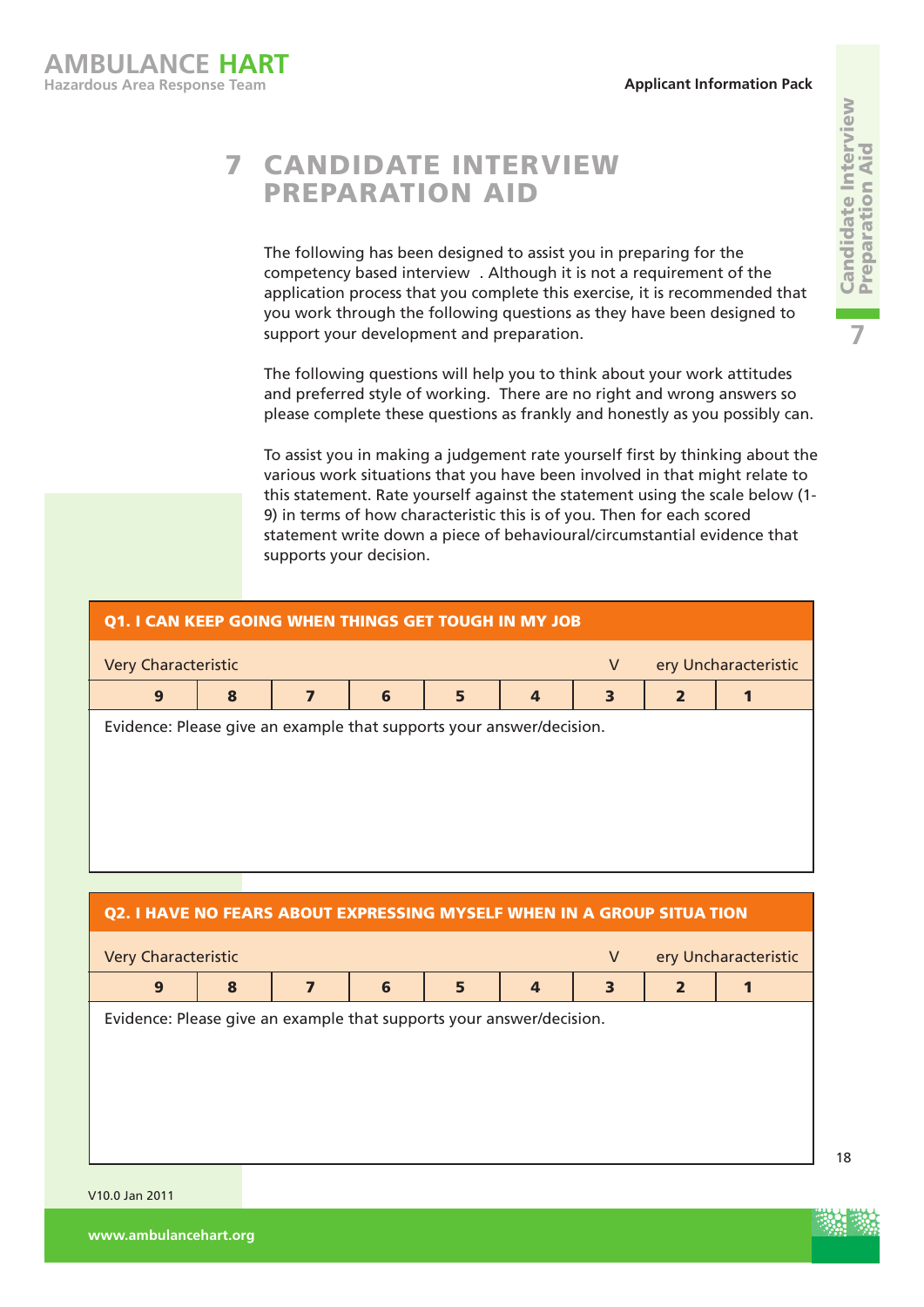#### Q3. I LIKE TO WORK WITH PEOPLE WHO HA VE DIFFERENT INTERESTS TO ME

| ery Uncharacteristic<br><b>Very Characteristic</b><br>V              |  |  |  |  |  |  |  |  |
|----------------------------------------------------------------------|--|--|--|--|--|--|--|--|
| 9<br>6<br>8<br>$\overline{4}$<br>3<br>5                              |  |  |  |  |  |  |  |  |
| Evidence: Please give an example that supports your answer/decision. |  |  |  |  |  |  |  |  |
|                                                                      |  |  |  |  |  |  |  |  |
|                                                                      |  |  |  |  |  |  |  |  |

# Q4. I CAN ADAPT QUICKLY TO DIFFERENT SITUATIONS Very Characteristic **Very Characteristic** Very Uncharacteristic 9 | 8 | 7 | 6 | 5 | 4 | 3 | 2 | 1 Evidence: Please give an example that supports your answer/decision.

V10.0 Jan 2011

**Candidate Interview**<br>Preparation Aid 19Candidate Interview Preparation Aid an an a

**7**



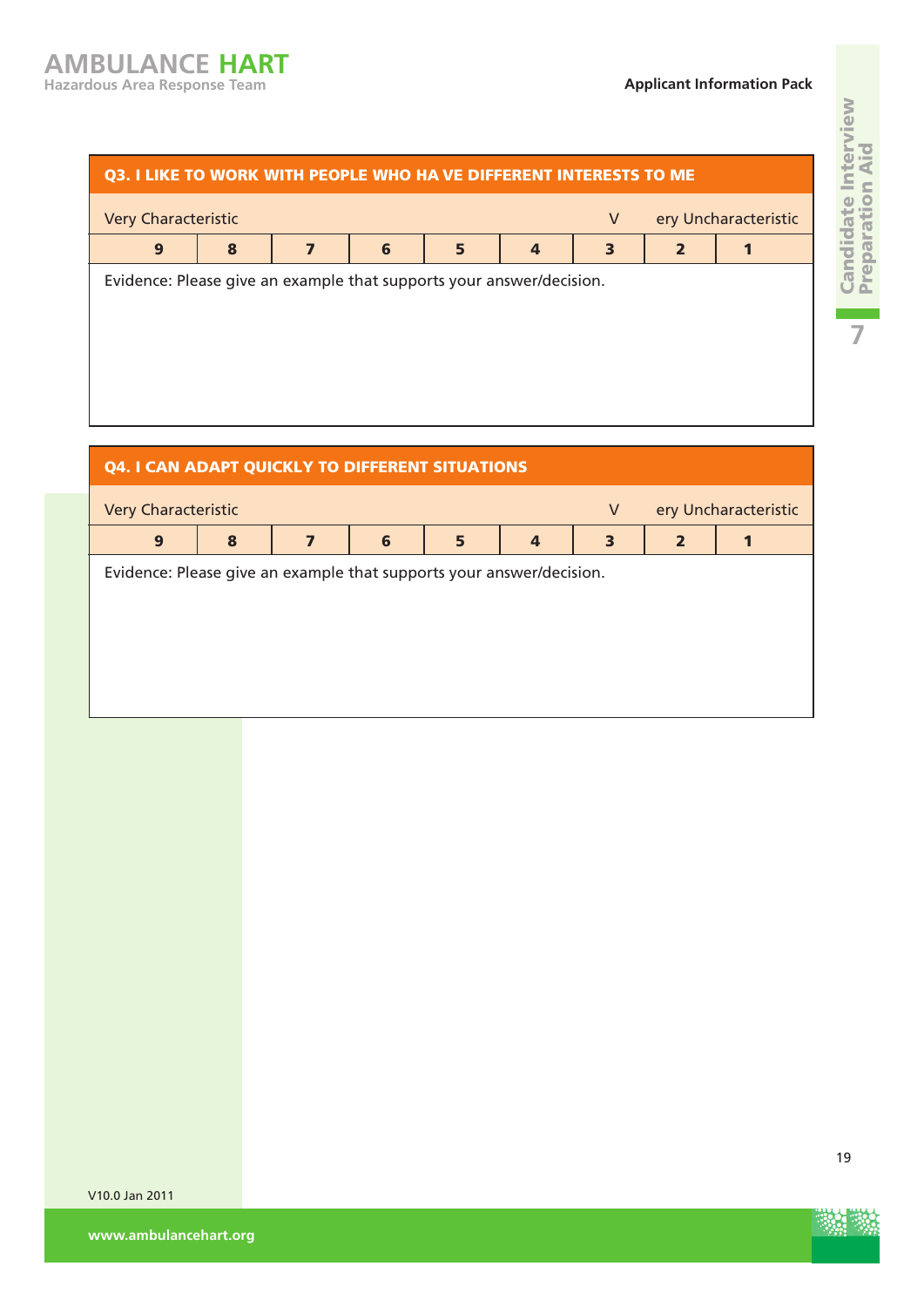#### 8 HART TRAINING OUTLINES

HART training will be broken down in to modules:

- Pre-course learning
- **Personal Protective Equipment training**
- Residential Incident Response Unit course (IRU)
- Residential Urban Search And Rescue course (USAR)
- Residential Inland Water Operations course (IWO)
- Post learning and Continuous Professional Development (CPD).

Training HART Operatives and Team leaders will involve residential modules. Such training will be team based and ensure that theory sessions are exercised in realistic practical scenarios. It is essential for staf f to attend training as a six person team as this will replicate operations and enhance learning. HART education is blended in concept with an emphasis on Socratic (student involvement) rather than Didactic (lecture based) learning. Candidates will be required to think on their feet, be innovative and adapt to challenging situations.

A copy of the candidates charter is available on request as well as an example programme. Trusts are encouraged to visit staf f attending training and also to ensure that T rust Strategic and T actical commanders take up the opportunity to view their staff during the intensive practical exercises.

The residential module will be competency based using a continuous process of assessment. The modules will be subject to continuous evaluation and where necessary modification.

It is essential that either the HART manager for the Trusts sending candidates or the Trust Trainer liaises closely with the respective faculty leads. Both the USAR and IRU training lead are able to assist with the many queries raised by candidates and T rusts. This is particularly important when planning PPE training prior to attendance on the residential modules.

The content of the modules is defined as the following.

#### Pre Course Learning

- **Standard Operating Procedures**
- **C** JRCALC revision Paramedic training to JRCALC 2006
- **National quidance**
- Abbreviations and common terms
- **MANCONOPS**
- **Health Protection Agency Guidance**
- **Trust Major Incident Response Plan**



20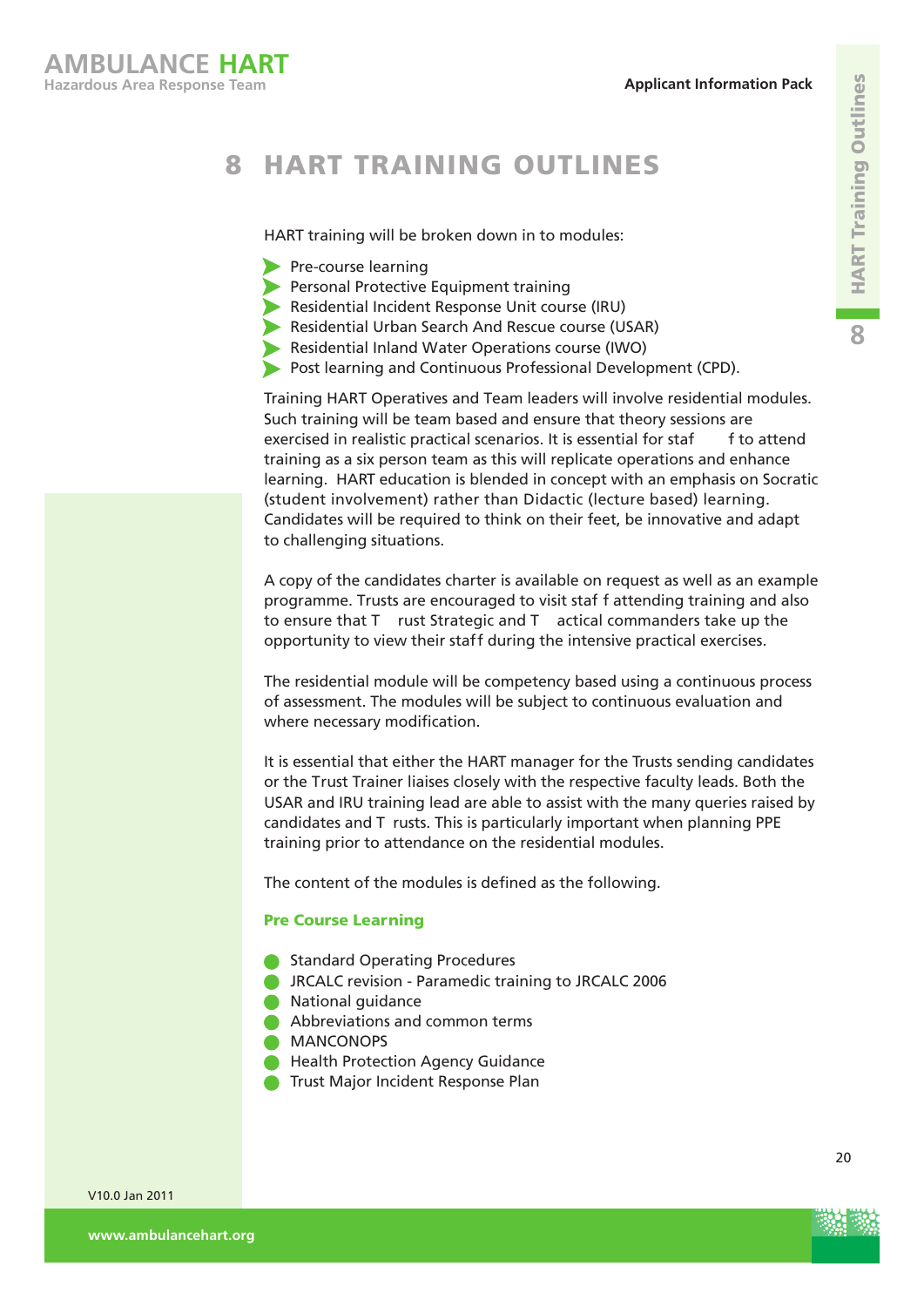

#### PPE Training

A specific HAR T CR1 users course has been developed in association with PNCBRNC. This is available on request from the IRU training lead. Advice and guidance on the course requirements for EDBA and GTCPS training for HART is available from the IRU training lead and the project FRS liaison of ficer.

PPE training is either provided in house by the T rust, or by other agencies as indicated below. Training with local police or fire colleagues is beneficial in building working relationships and confidence between the Services, however, if the training is not available locally there are a number of Services around the country who can undertake this training for any trust. Advice and guidance re selecting a provider is available from the HAR T Training Faculty.

- **PRPS** and ASA decontamination provider training (Trust  $-2$  days)
- **EH20 and EPD training (Trust 1 day)**
- $\bullet$  CR1 (Police 1 week)
- **Breathing Apparatus and Gas tight Suit Training (FRS 2 weeks)**

#### Residential IRU module (3 weeks)

The residential course will consist of the following modules:

- a) Clinical
- b) CBRNE
- c) Equipment and Vehicles
- d) Team Building
- e) Welfare & HR
- f) Command and Control
- g) Miscellaneous sessions

#### **a) Clinical**

Revision of relevant sections of JRCALC guidelines, as identified by the HAR T Clinical Subgroup.

Clinical procedures as identified by the HAR T Clinical subgroup, such as: IO access, T rauma care, T riage (CBRN and conventional), CBRN countermeasures, Blast and Bomb injuries, Blunt and Penetrating T rauma, Gunshot injuries, Airway management, Control of Major Haemorrhage, Recognition of Life Extinct (ROLE).

#### **b) CBRNE**

This will look at current Ambulance and NHS procedures and guidance to enhance awareness of agencies that will respond to a confirmed CBRN incident. This module will consist of lectures from subject matter experts (SME) from the following agencies.

Atomic W eapons Establishment (A WE) ; Defence Science T echnology Laboratory (DSTL); Technical Response Force (TRF); Health Protection Agency (HPA); Fire and Rescue service (FRS); Police Operational Response Programme (PORP); Dept of Health Emergency Preparedness Division (EPD).



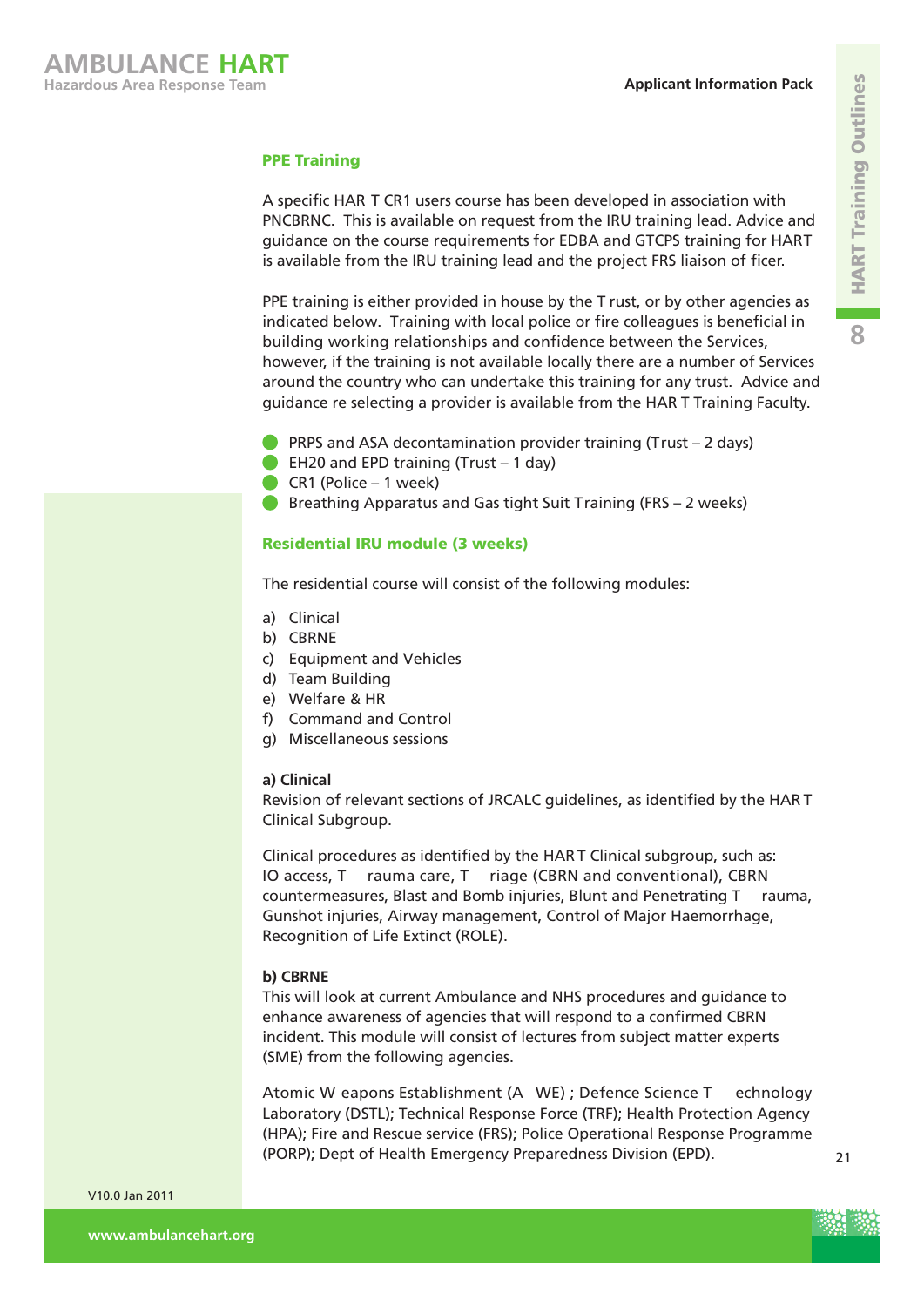

#### **c) Equipment and Vehicles**

- Clinical Equipment such as Multiple Oxygen Delivery System, CBRN PODS
- Communications and IT equipment.
- Generators and vehicle storage, user maintenance
- Vehicle familiarisation
- Detection Identification Monitoring Equipment.
- Night Vision and Meteorological station.

#### **d) Team Building**

Practical scenarios will be team based providing an opportunity to train in a realistic environment using the knowledge gained and building confidence in equipment.

#### Examples of scenarios to be conducted as follows;

CBRN response, HAZMA T response, Explosion both terrorist in origin and accidental, Major transport infrastructure incident (rail crash), Pre planned operations, Police support operations, Large fires and fire and rescue support operations.

#### **e) Welfare and HR**

Counselling, T eam Building, Personal Development, Occupational Health procedures, Post incident procedures.

#### **f) Command and Control**

Briefings to both team members and other agencies, Logging and reporting, Legal aspects, Multi Agency Liaison, Standard Operating Procedures.

#### **g) Miscellaneous Sessions**

Media awareness, Navigation, Forensic awareness, T eam building assignments, Trust specific issues, Major incident plans and local response.

#### HART Residential Urban Search & Rescue Training

The 3 weeks residential training programme will include the following:

Safe Working at Height – set external programme

- Clinical The clinical component is spread throughout the 3 weeks in the classroom and practically and includes: triage, blast injuries, confined space medicine, suspension trauma, crush injury / syndrome. This may involve the introduction of new equipment.
- Equipment Throughout the course, training will cover PPE, USAR equipment and stretchers.
- Practical scenarios The course has a strong practical content, and will involve realistic scenario-based training involving confined spaces, working at height, clinical interventions, and difficult terrain.
- Welfare Welfare of self and team is covered as it relates to USAR working.